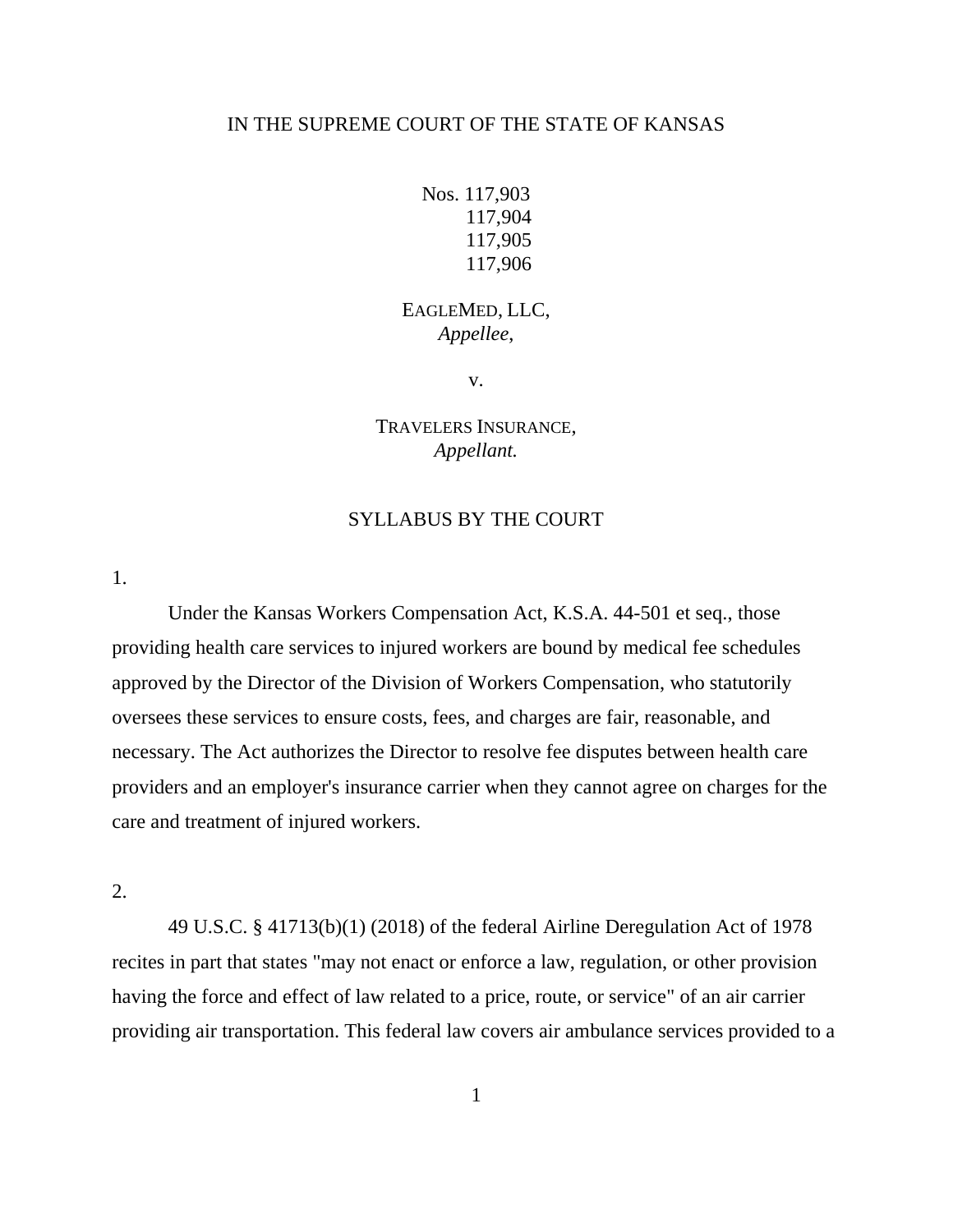worker for an injury compensable under the Kansas Workers Compensation Act, K.S.A. 44-501 et seq.

## 3.

Under the Supremacy Clause of Article VI, Clause 2 of the United States Constitution, state laws interfering with or contrary to federal law are invalid.

#### 4.

49 U.S.C. § 41713(b)(1) does not require payment to air ambulance carriers providing services to injured workers covered by the Kansas Workers Compensation Act. That obligation, if any, must come from state law.

5.

The 2012 fee schedule approved by the Director of the Division of Workers Compensation requires billings for air ambulance services to be supportable by evidence that the charges are usual and customary. If factual disputes arise, they must be resolved under the Kansas Workers Compensation Act in a manner comporting with 49 U.S.C. § 41713(b)(1) of the federal Airline Deregulation Act of 1978.

Review of the judgment of the Court of Appeals in 56 Kan. App. 2d 79, 424 P.3d 532 (2018). Appeal from Workers Compensation Board. Opinion filed May 13, 2022. Judgment of the Court of Appeals affirming in part and reversing in part the Workers Compensation Board and remanding with directions is affirmed in part and reversed in part. Decision of the Workers Compensation Board is reversed, and the case is remanded with directions.

*William L. Townsley,* of Fleeson, Gooing, Coulson & Kitch, L.L.C., of Wichita, argued the cause, and *Lyndon W. Vix* and *Nathaniel T. Martens*, of the same firm*,* were with him on the briefs for appellant.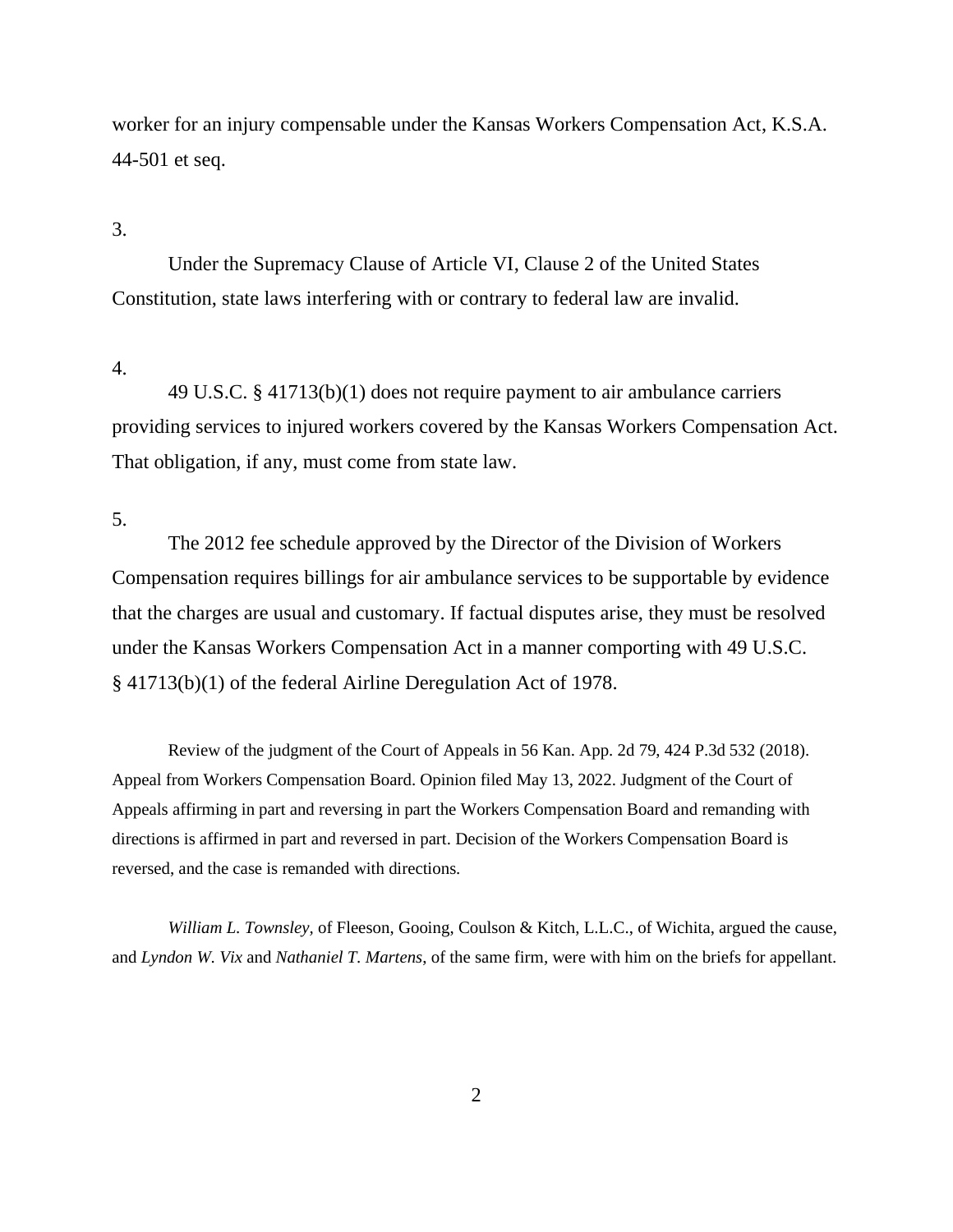*Joshua L. Fuchs*, pro hac vice, of Jones Day, of Houston, Texas, and *J. Phillip Gragson*, of Henson, Hutton, Mudrick, Gragson & Vogelsberg, LLP, of Topeka, argued the cause and were on the briefs for appellee.

*James D. Oliver* and *Sarah E. Stula*, of Foulston Siefkin LLP, of Overland Park, and *Dale Wainwright*, pro hac vice, and *Justin Bernstein*, pro hac vice, of Greenberg Traurig, LLP, of Austin, Texas, were on the brief for amicus curiae American Property Casualty Insurance Association.

*Aaron L. Kite*, of Kite Law Firm LLC, of Dodge City, was on the brief for amicus curiae Kansas Livestock Association Risk Management Services, Inc.

The opinion of the court was delivered by

BILES, J.: This is a consolidated workers compensation appeal arising from billing disputes between EagleMed, LLC, an accredited critical care transportation service operating a fleet of medically equipped aircraft, and Travelers Insurance, a workers compensation insurance carrier. The case has taken a tortuous path as the parties, a state review board, and a Court of Appeals panel grappled with federal law prohibiting states from enacting or enforcing any "law, regulation, or other provision having the force and effect of law related to a price, route, or service of an air carrier that may provide air transportation." See 49 U.S.C. § 41713(b)(1) (2018). The practical problem concerns how—or even if—those charged with administering our workers compensation system can resolve disagreements like this one without violating federal law. So far, all have strained to fit a congressionally squared peg into the rounded hole available under state law.

The controversy starts with the Kansas Workers Compensation Act, K.S.A. 44- 501 et seq., which binds those providing health care services to injured workers, like EagleMed, to medical fee schedules approved by the Director of the Division of Workers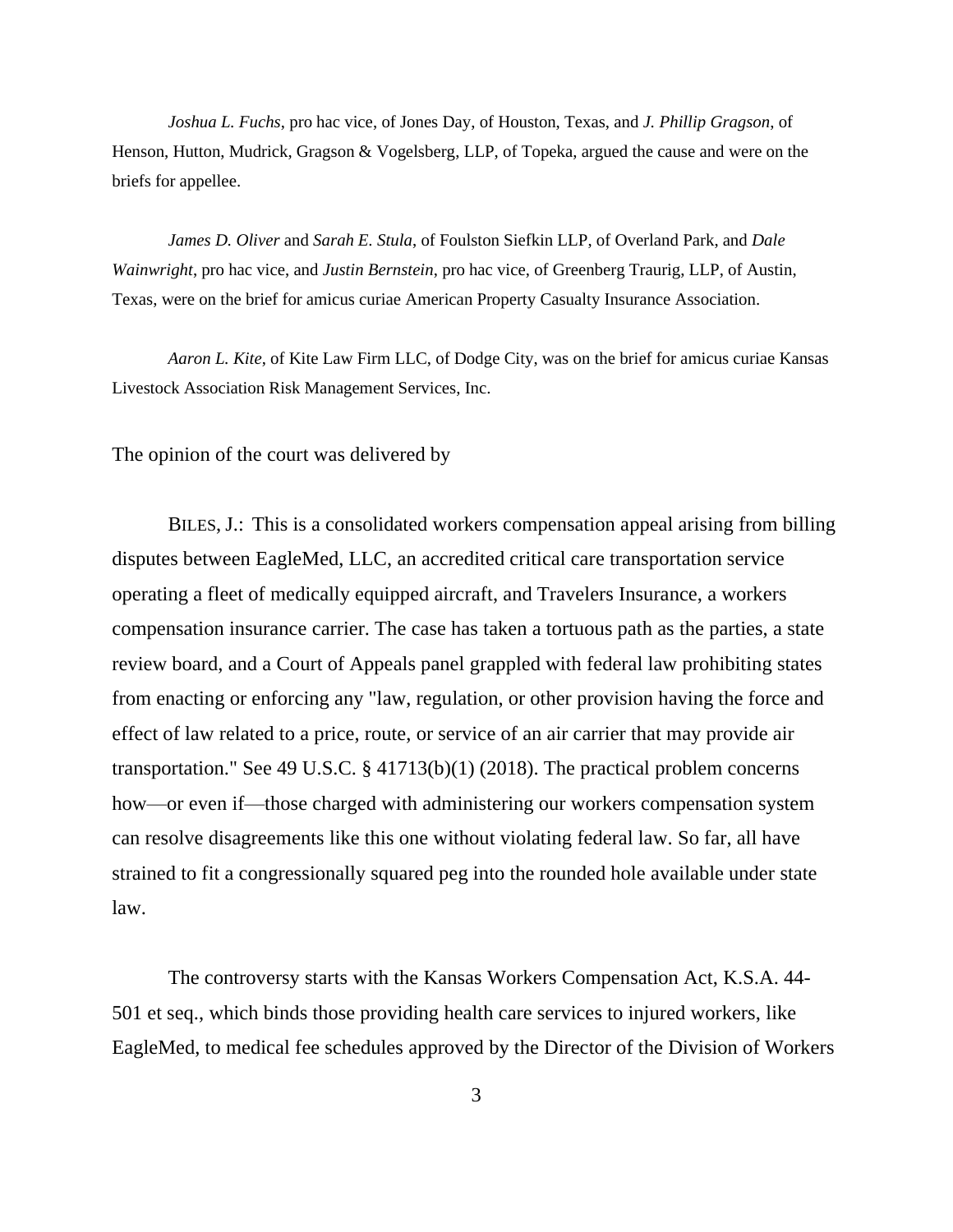Compensation. See K.S.A. 2020 Supp. 44-510i(c). And state law requires the Director to oversee health care provider services to ensure costs, fees, and charges are "fair, reasonable and necessary." See K.S.A. 2020 Supp. 44-510i(c)(2). This supervision includes an administrative process to resolve billing disputes over care and treatment costs for injured workers. See K.S.A. 2020 Supp. 44-510j.

Yet federal law seems to set air ambulance services apart from the Division's usual—and more cost conscious—supervision. See *EagleMed LLC v. Cox*, 868 F.3d 893, 898, 907 (10th Cir. 2017) (holding federal law preempted Wyoming's workers compensation statute limiting air carriers to "reasonable" rates "not in excess of" a designated rate schedule). But see *Texas Mutual Insurance Co. v. PHI Air Medical, LLC*, 610 S.W.3d 839, 843 (2020) (holding "the ADA does not preempt Texas's general standard of fair and reasonable reimbursement as applied to air ambulance services, nor does it require that Texas compel private insurers to reimburse the full charges billed for those services"), *cert. denied* 141 S. Ct. 2565 (2021). So with an eye toward federal law, the Director approved a 2012 fee schedule providing air ambulance service reimbursements in Kansas "will be limited to usual and customary charges as per 49 U.S.C. Section 41713(b) of the Federal Aviation Act."

The struggle here focuses on what to make of this when neither the schedule nor the federal law it references defines "usual and customary charges." The Workers Compensation Appeals Board ultimately decided it had no jurisdiction to determine the reasonableness of air ambulance charges that would reduce the amount owed, so it made no factual determination whether the disputed billings were usual and customary charges. Instead, it just ordered Travelers to pay in full. *EagleMed, LLC v. Travelers Ins.*, No. 8,500,703, 2017 WL 2470942, at \*6 (Kan. Work. Comp. App. Bd. 2017). But a Court of Appeals panel disagreed with that approach. It held the Board could not force Travelers to pay anything, so it remanded the case with directions to dismiss the dispute without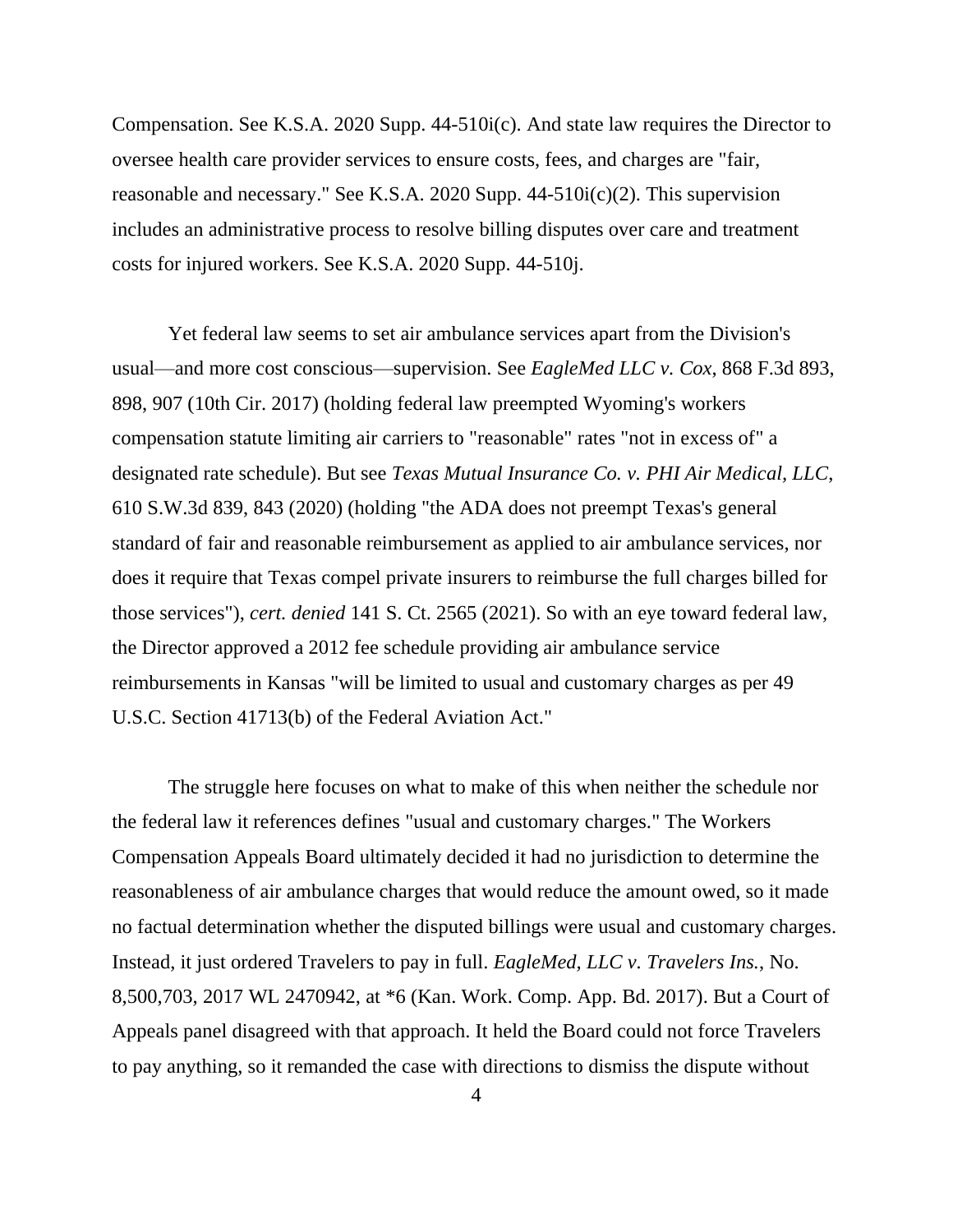administrative resolution, presumably for the parties to fight this out somewhere else. *EagleMed, LLC v. Travelers Ins.*, 56 Kan. App. 2d 79, 91, 424 P.3d 532 (2018) ("Nothing in this opinion should be deemed to limit the parties to pursue any other legal remedies they may have available to them to resolve their dispute.").

We take a different tack, recognizing that one obvious legislative purpose for our state's workers compensation system is to protect both employers and employees from financial losses arising from work related injuries. See K.S.A. 2020 Supp. 44-501b(a) (directing the law "be applied impartially to both employers and employees in cases arising thereunder"). In our view, an administrative order blindly requiring Travelers—or any insurance company standing in an employer's place—to just pay an air carrier whatever it wants with no accountability conflicts with this legislative purpose and could put the agency's imprimatur on even a duplicitous billing. This undermines the interests of those who rely on our state's workers compensation system to care and treat injured workers.

By the same token, 49 U.S.C. § 41713(b)(1) (2018) requires something short of the agency's express regulation of air carrier pricing. And all agree Kansas must comport with 49 U.S.C. § 41713(b)(1) because under the Supremacy Clause of Article VI, Clause 2 of the United States Constitution, state laws interfering with or contrary to federal law are invalid. *Board of Miami County Comm'rs v. Kanza Rail-Trails Conservancy, Inc.*, 292 Kan. 285, 294, 255 P.3d 1186 (2011). But what, if anything, can squeeze into the remaining administrative space?

EagleMed suggests the 2012 fee schedule would not violate federal law if "usual and customary charges" are defined from the air carrier's sole perspective. In its view, interpreting the schedule this way prevents substituting a state agency's "own substantive standards" for the carrier's market-based judgment about its rates and services and would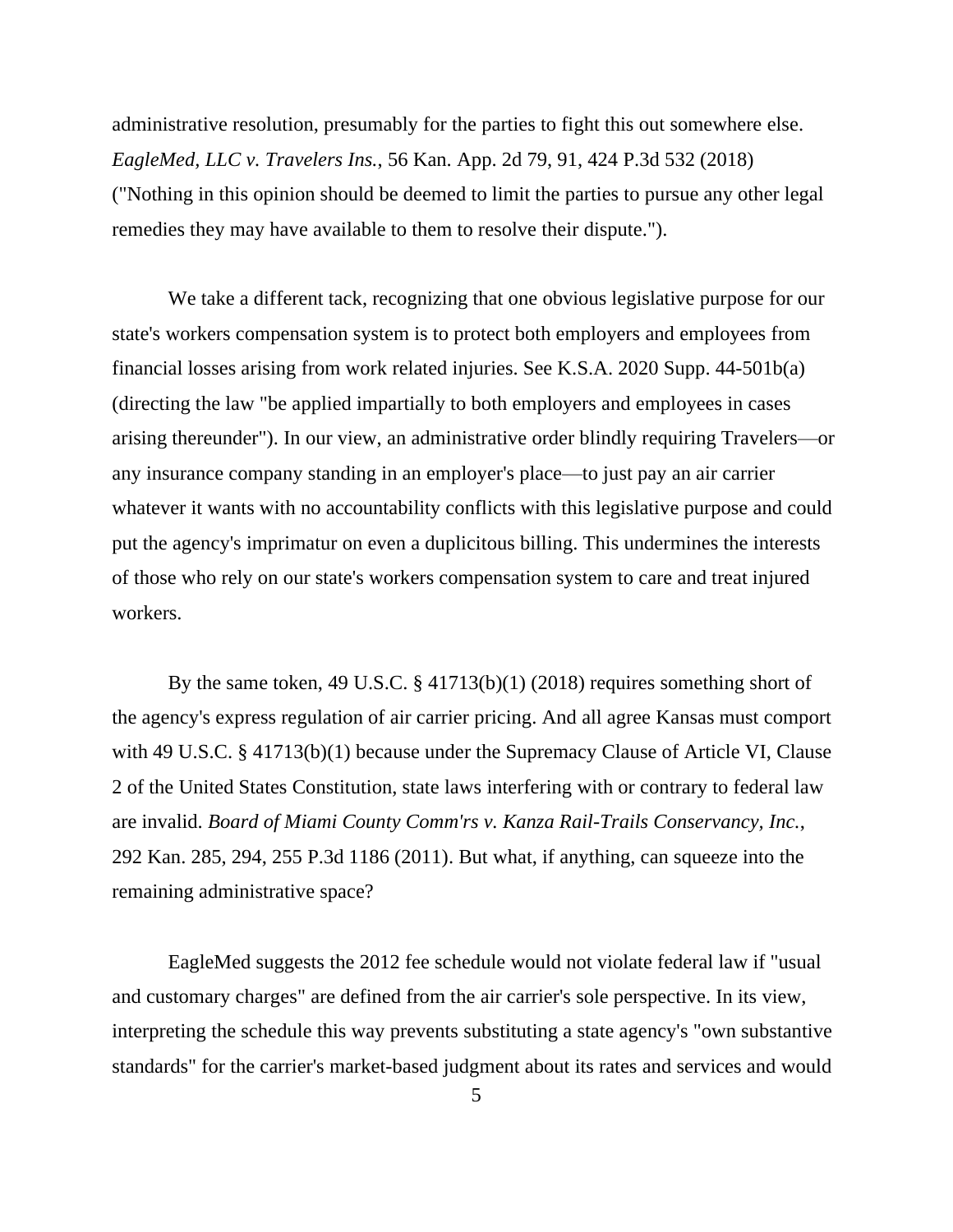not require it to accept a lower price based on state law considerations of "decency, fairness, or reasonableness." EagleMed may be right.

But the Board has yet to decide whether EagleMed's billings are "usual and customary charges" as the 2012 schedule specifies, so we are left to wonder whether other perspectives may exist to make the required factual determination. And deciding that will require the Board to reconcile compliance with 49 U.S.C. § 41713(b)(1) with the legislative purposes underlying our workers compensation system. See K.S.A. 2020 Supp. 44-501b(a); K.S.A. 2020 Supp. 44-510 $i(c)(1)$  (providing schedule of maximum fees "shall promote health care cost containment and efficiency with respect to the workers compensation health care delivery system, and shall be sufficient to ensure availability of such reasonably necessary treatment, care and attendance to each injured employee to cure and relieve the employee from the effects of the injury"). At one point, the Board appeared headed down this path when it instructed its hearing officer to determine "whether the charges made by EagleMed are usual and customary under the [federal] ADA." *EagleMed, LLC v. Travelers Ins.*, No. 8,500,703, 2016 WL 4067804, at \*4 (Kan. Work. Comp. App. Bd. 2016). But that directive got sidelined as this fee dispute festered.

We return this case to the Board to make the factual findings intended by the 2012 fee schedule, as well as any other administrative decisions necessary to resolve the parties' disputes. As written, the schedule gives no hint that its purpose is to serve as an automatic rubber stamp for these bills as the Board's decision dictated. After all, federal law establishes no duty for states to pay air ambulance claims for services provided to injured workers. That obligation, if any, must come from state law. *Cox*, 868 F.3d at 906. Similarly, the schedule signals that the Board cannot be divorced from the statutory dispute resolution process as the Court of Appeals outcome would have it. The schedule's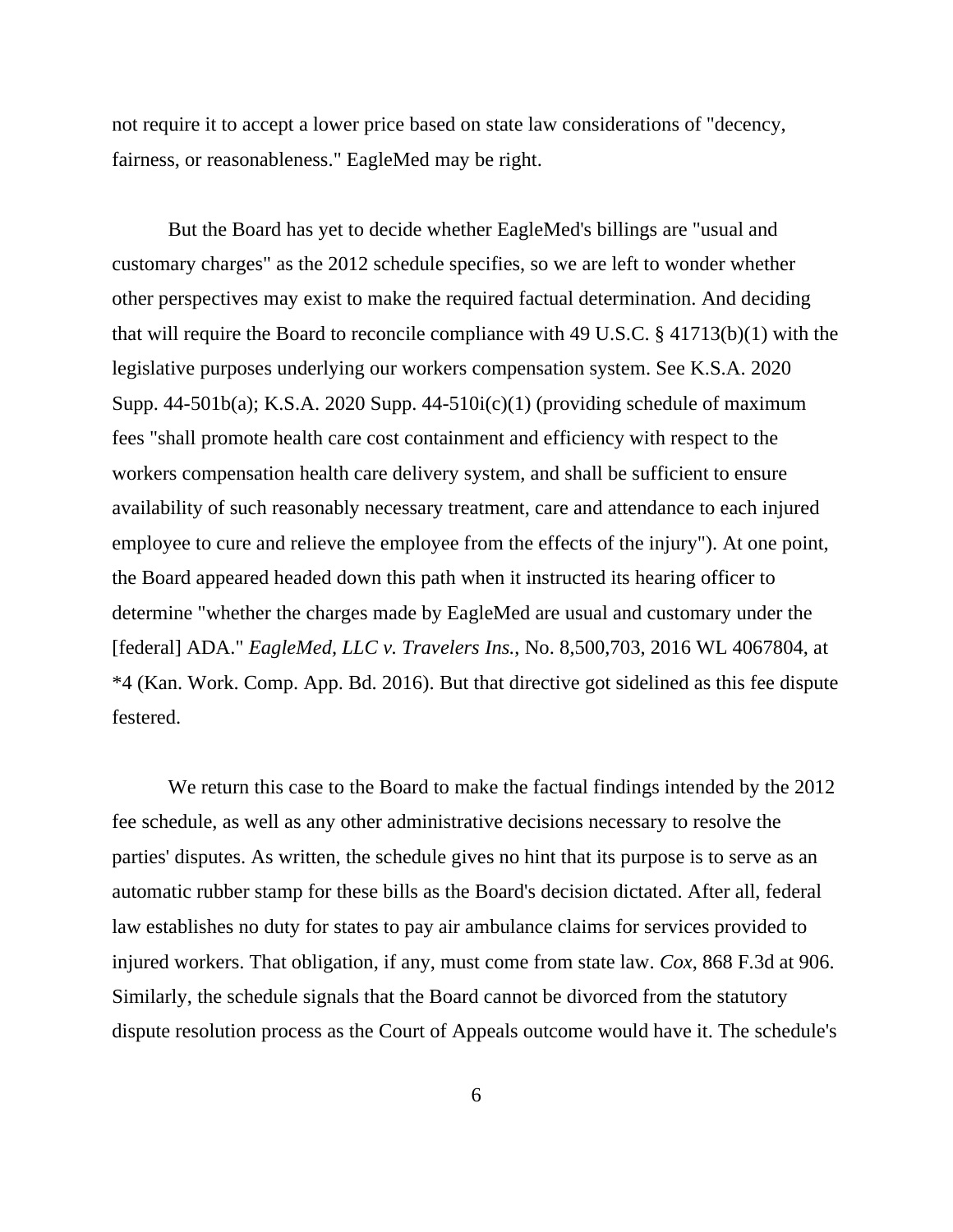plain language requires billings for air ambulance services to be supportable by evidence that the charges are usual and customary.

We reverse the panel's judgment directing the Board to dismiss this proceeding, as well as the Board's order that Travelers simply pay EagleMed in full. We remand the case to the Board to decide whether these charges are in fact "usual and customary" as the fee schedule envisions. In doing so, the Board will need to interpret this term in a manner that reflects both federal law and our state's legislative purposes—whether that interpretation is one advanced by the parties, or another chosen by the Board. This will then dictate what evidence is relevant to the required factual inquiry. Finally, we reject Travelers' argument that federal Medicare reimbursement rates apply to this dispute.

#### FACTUAL AND PROCEDURAL BACKGROUND

Four persons suffered work related injuries in separate incidents with separate employers. EagleMed's air ambulances provided each with transportation from rural hospitals to larger ones equipped to treat them. Their employers all carried workers compensation insurance through Travelers, but Travelers did not preapprove the flights. For its transportation services, EagleMed submitted invoices ranging from \$21,597.27 to \$33,042.95, depending on the claimed services and miles flown. Travelers conceded coverage but rejected the invoices as unreasonable. It offered reduced payments ranging from \$4,704.07 to \$8,010.67 based on its interpretation of what would be paid under federal Medicare reimbursement rates.

EagleMed initiated fee dispute proceedings with the Kansas Division of Workers Compensation. See K.S.A. 2020 Supp. 44-510j (fee dispute procedures). The Division consolidated the claims into a single action. EagleMed argued 49 U.S.C. § 41713(b)(1) required the Division to order Travelers to pay in full, while Travelers argued for reduced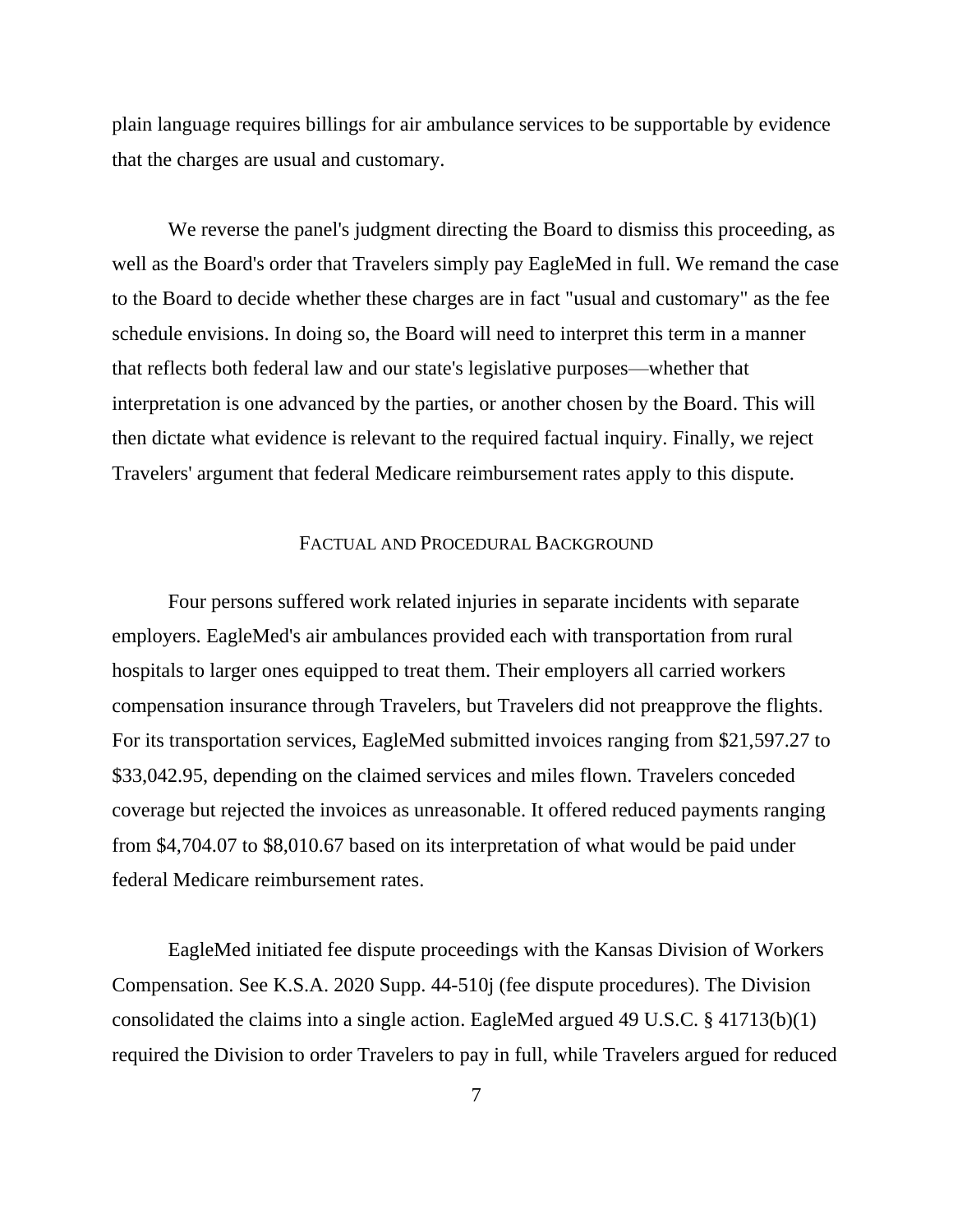payments using the Medicare schedule. The Division appointed a hearing officer, who determined the Division was free to establish reasonable and fair payment rates for air ambulance services without regard to 49 U.S.C. § 41713(b)(1). To get that result, the hearing officer interpreted the federal McCarran-Ferguson Act, which generally prohibits Congress from interfering with state laws regulating the business of insurance, as creating a "reverse preemption" that invalidated the ADA's air ambulance preemption. See 15 U.S.C. § 1012(b) (2018). The hearing officer reasoned the Kansas fee schedule for providers and dispute resolution provisions are integral parts of a broad and comprehensive administrative mechanism for regulating and taxing the business of workers compensation insurance. The hearing officer reserved judgment on what EagleMed could charge or what Travelers was responsible to pay.

Both parties appealed to the Workers Compensation Appeals Board, which reversed the hearing officer's decision. The Board held McCarran-Ferguson was inapplicable and remanded the matter to the hearing officer to decide "whether the charges made by EagleMed are usual and customary under the ADA." *EagleMed,* 2016 WL 4067804, at  $*4$ . In doing so, the Board observed the analytical quandary in reconciling the 2012 fee schedule with the ADA:

"The 2012 Fee Schedule does not set a price for airline ambulance charges, other than directing us to the ADA. In turn, the ADA sets no pricing for air ambulance services. If the Board determined that the ADA preempts the Fee Schedule, we are left in the same predicament as if the Fee Schedule controlled the pricing for air ambulance service. The reasoning is circular—again, both our Fee Schedule and the ADA lead us to the same result—pricing is based on the ADA." 2016 WL 4067804, at \*4.

When the case returned, the hearing officer made no factual determinations whether EagleMed's billings were "usual and customary charges." Instead, the hearing officer ruled the Division lacked authority to set any reasonable and necessary payment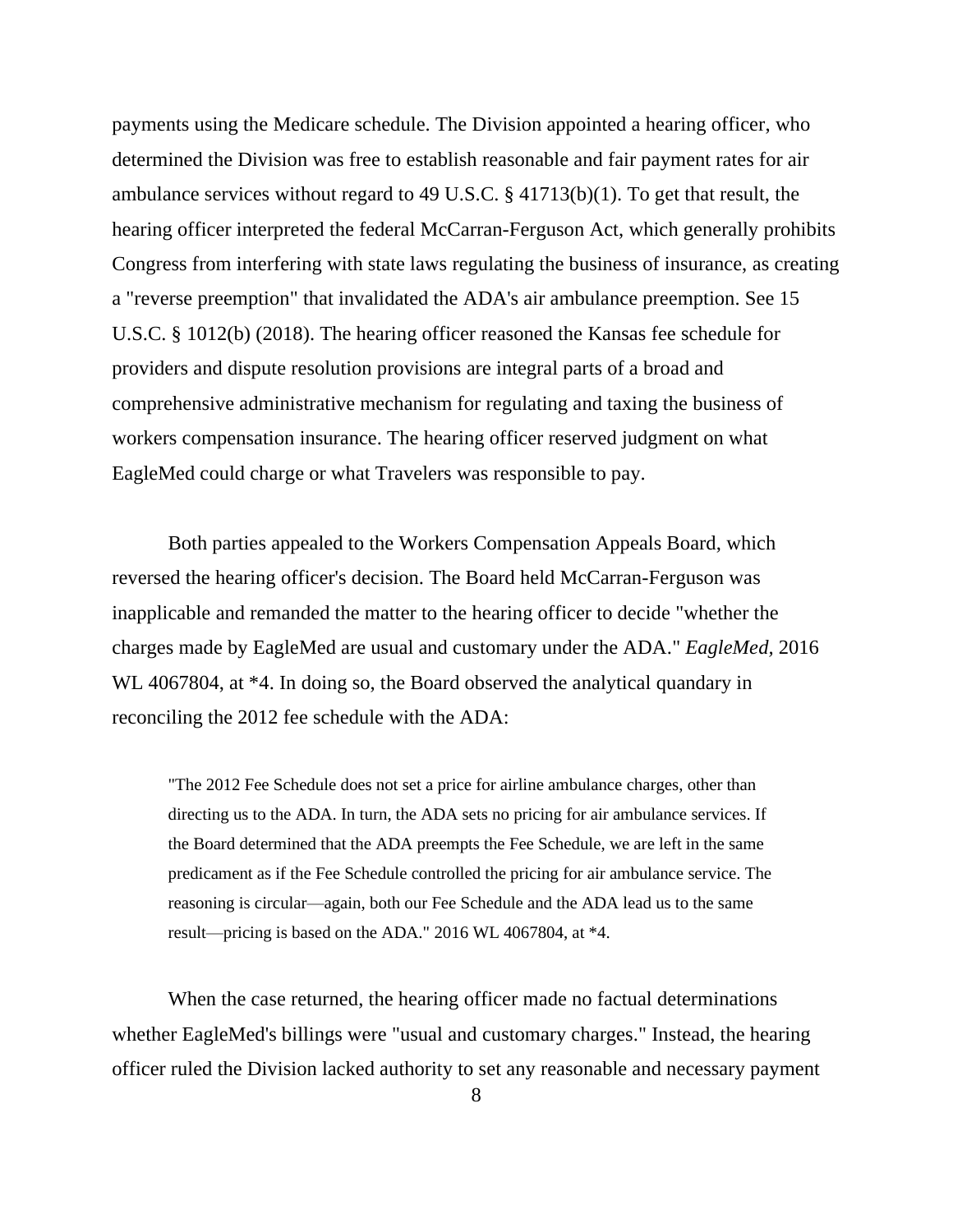rates for air ambulance services through either the rate-setting regulatory process or an administrative appeal proceeding. The hearing officer ordered EagleMed to be paid in full.

Travelers appealed again to the Board. This time, the Board held it lacked jurisdiction to decide whether the Medicare fee schedule could be applied to air ambulance rates in workers compensation cases, as Travelers argued, or "to make any ruling on the reasonableness of air ambulance charges that has the effect of reducing the amount owed to EagleMed." *EagleMed*, 2017 WL 2470942, at \*6. The Board affirmed the hearing officer's order for Travelers to pay the full amount charged. In doing so, the Board rejected Travelers' argument that ADA preemption effectively binds EagleMed to the federal Medicare schedule, as well as Travelers' alternative claim that the Division could still review these charges to determine whether they are fair, reasonable, and necessary. "To do either," the Board explained, "would violate federal preemption through the ADA." 2017 WL 2470942, at \*6.

Travelers sought judicial review. See K.S.A. 2020 Supp. 44-556(a) ("Any action of the board pursuant to the workers compensation act . . . shall be subject to review in accordance with the Kansas judicial review act by appeal directly to the court of appeals."). A Court of Appeals panel held the Division "has no authority under the express preemption provision of the ADA to take any action to resolve the fee dispute." *EagleMed,* 56 Kan. App. 2d at 91. And it held federal preemption meant the Board lacked authority to make Travelers pay anything. It remanded the case to the Board with instructions to dismiss the case without administrative resolution. 56 Kan. App. 2d at 91.

Unsatisfied, both parties sought this court's review, which we granted. Jurisdiction is proper. See K.S.A. 20-3018(b) (providing for petitions for review of Court of Appeals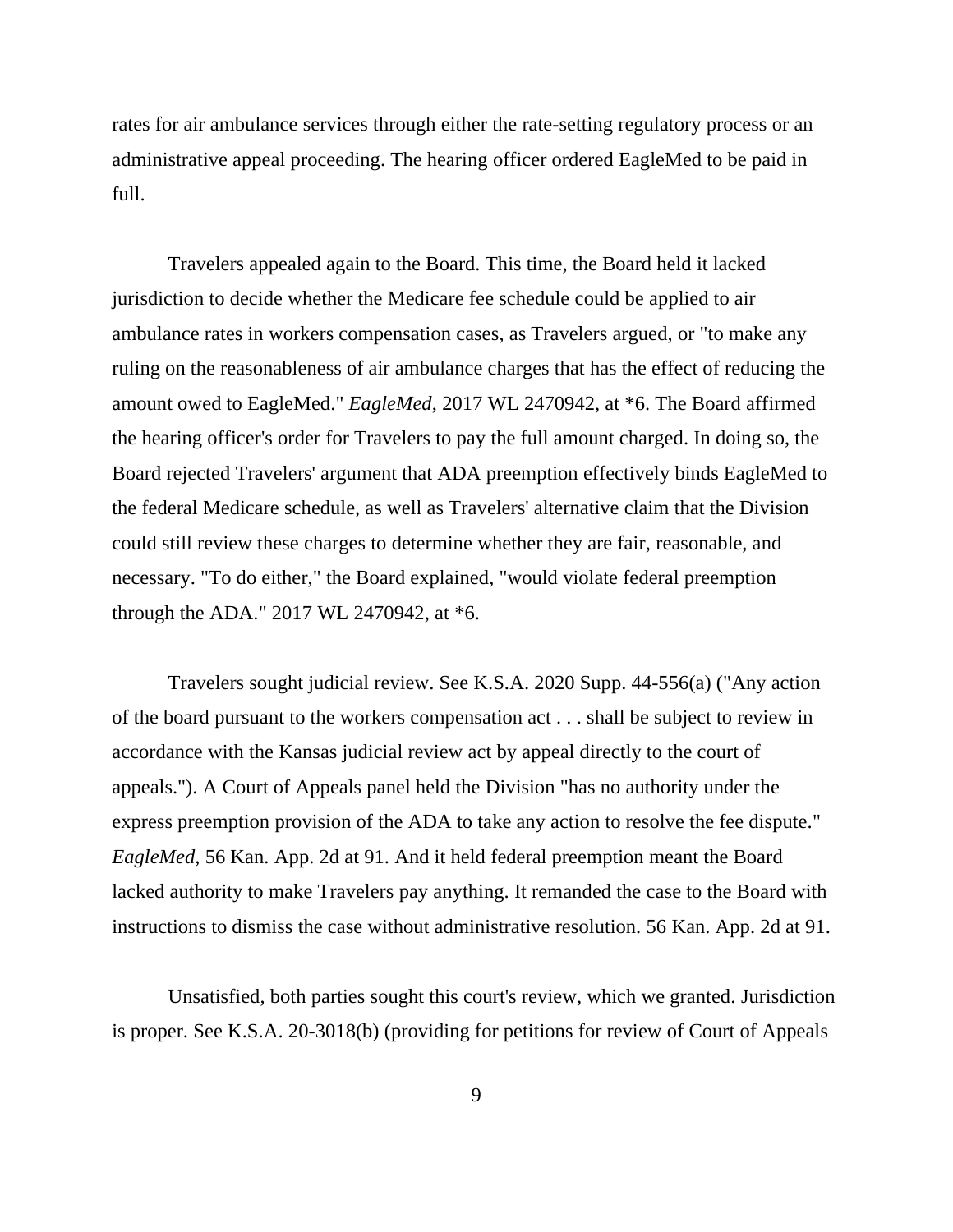decisions); K.S.A. 60-2101(b) (Supreme Court has jurisdiction to review Court of Appeals decisions upon petition for review).

#### **DISCUSSION**

EagleMed advances two main arguments: (1) the panel erred by concluding the ADA divests the Board of any jurisdiction to hear fee disputes involving air carriers, and (2) Kansas law and the ADA combine to entitle EagleMed to its "full billed charges." It contends, "Eliminating air ambulances from the Kansas workers'-compensation system will have enormous negative consequences for workers and employers in this State."

For its part, Travelers also argues the panel erred by holding federal preemption prohibits the Division from reviewing EagleMed's charges. But from its perspective, this error can be corrected by limiting EagleMed to an amount "mandated by federal law," which it argues is the Medicare fee schedule. Alternatively, Travelers contends the Division should be permitted to review EagleMed's billings to determine "whether those charges are usual and customary and/or reasonable." Travelers claims that without such relief EagleMed will be permitted to avoid "regulations designed to ensure fair and equitable billing practices by employing a business model designed to take advantage of Kansas employers and their workers compensation carriers who have absolutely no choice in accepting or declining EagleMed's services," and that will result in "no opportunity to negotiate for a fair and equitable price for those services."

Some context helps. First, we set out our standard of review. Next, we discuss the Kansas Workers Compensation Act, its fee dispute resolution process, and the 2012 fee schedule for air ambulance services. Then, we discuss the federal Airline Deregulation Act, and its attendant caselaw about how state administrators address air ambulance fees in its shadow. Finally, we explain why the ADA does not compel either the Board's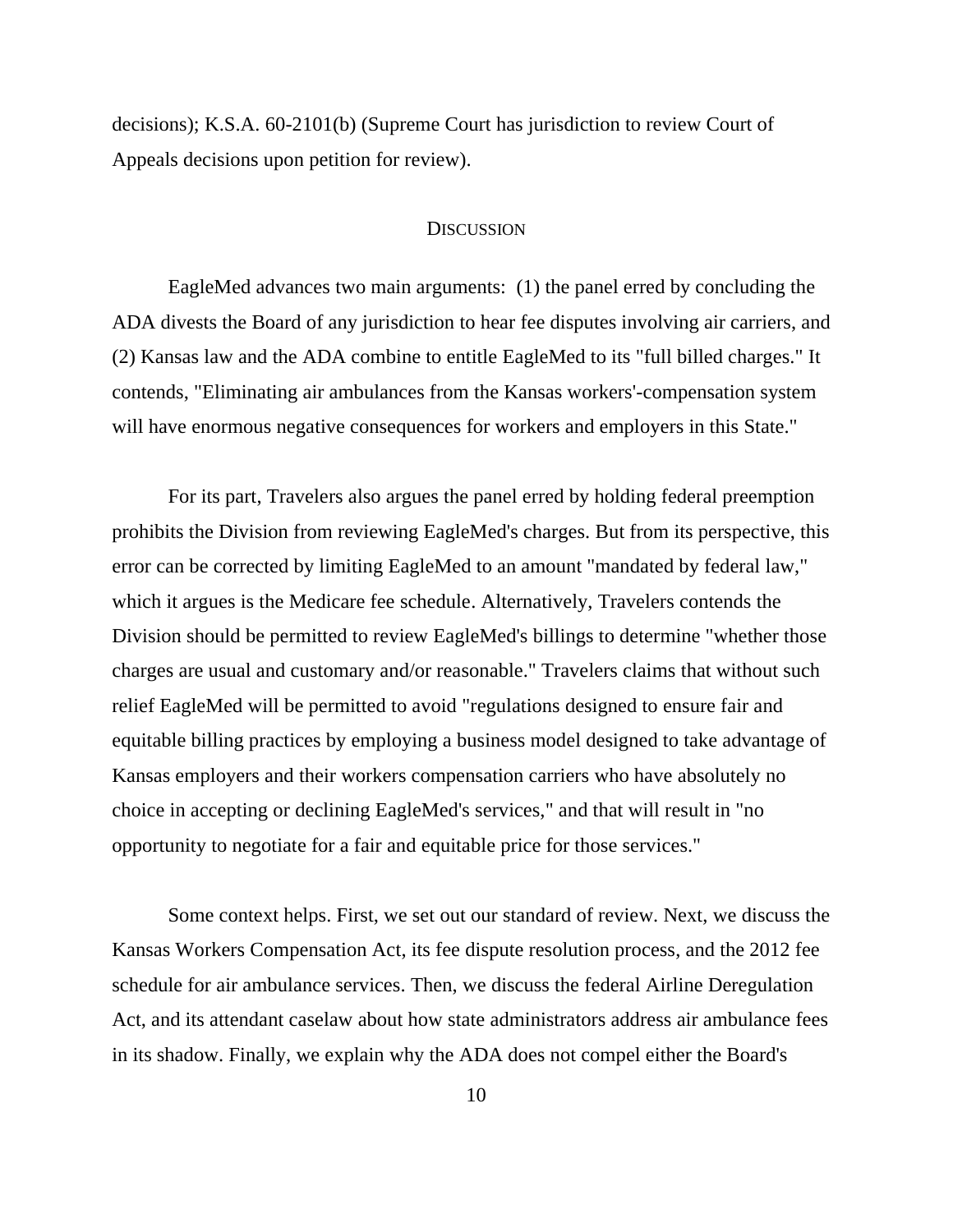directive to pay EagleMed in full without first factually determining whether these billings represent "usual and customary charges" as the schedule provides, or the panel's decision to leave the parties to find alternative legal remedies and forums.

#### *Standard of review*

The Kansas Judicial Review Act, K.S.A. 77-601 et seq., governs our review of the Board's administrative decision. *Estate of Graber v. Dillon Companies*, 309 Kan. 509, 513, 439 P.3d 291 (2019). The party challenging the Board's action—in this case, Travelers—bears the burden of proving that action's invalidity. K.S.A. 77-621(a)(1); *Graber*, 309 Kan. at 513.

K.S.A. 77-621(c) limits the basis for judicial relief from an agency action, but neither the panel nor Travelers specified which subsection it considered controlling. From the arguments, we infer these subsections apply:  $(c)(1)$  ("[t]he agency action, or the statute or rule and regulation on which the agency action is based, is unconstitutional on its face or as applied"), (c)(3) ("the agency has not decided an issue requiring resolution"),  $(c)(4)$  ("the agency has erroneously interpreted or applied the law"),  $(c)(5)$ ("the agency has engaged in an unlawful procedure or has failed to follow prescribed procedure"), (c)(7) (agency action based on factual determinations not supported to the appropriate standard of proof by evidence that is substantial "when viewed in light of the record as a whole"), and/or (c)(8) ("the agency action is otherwise unreasonable, arbitrary or capricious"). We decide this appeal with these subsections in mind.

In any event, interpretation of the Workers Compensation Act and the administrative regulations promulgated to implement the Act's provisions are questions of law subject to de novo review. *Hawkins v. Southwest Kansas Co-op Svc.*, 313 Kan. 100, 107, 484 P.3d 236 (2021); *Graber*, 309 Kan. at 513; see also *May v. Cline*, 304 Kan.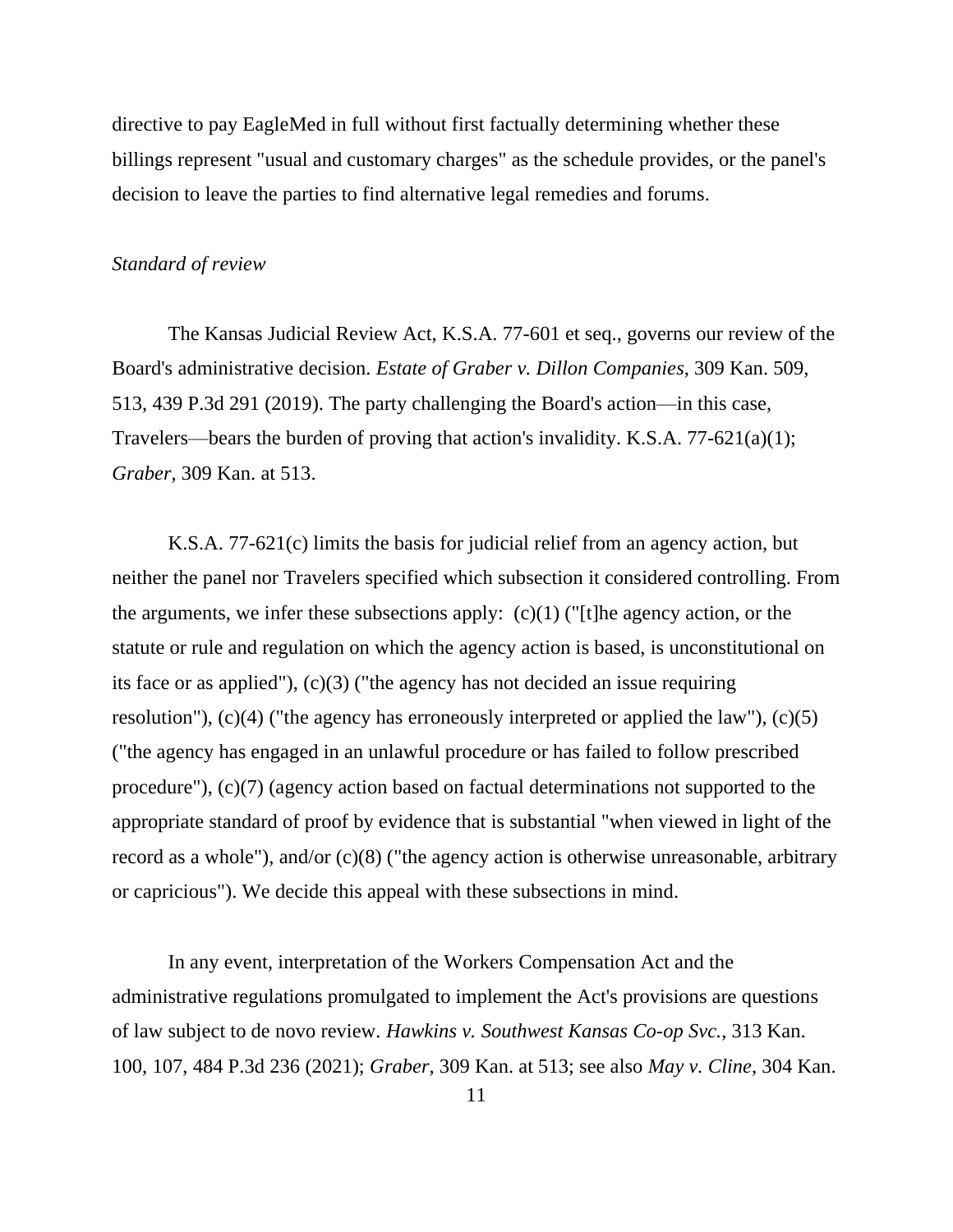671, 675, 372 P.3d 1242 (2016) (courts owe no deference to agencies' interpretations of their own administrative regulations). And for any factual analysis, in *Hanson v. Kansas Corp. Comm'n*, 313 Kan. 752, 763, 490 P.3d 1216 (2021), we recently clarified:

"When conducting the factual analysis, [K.S.A. 77-621(d)] requires a reviewing court to assess the evidence both supporting and contradicting the agency's findings, examine the agency's credibility determinations, and review the agency's explanation as to why the evidence sustains its findings. And even though subsection (d) demands a reviewing court look at contradicting evidence and assess the agency's credibility decisions, it nevertheless instructs that '*the court shall not reweigh the evidence or engage in de novo review*.' (Emphasis added.) K.S.A. 77-621(d). See generally *Frick Farm Properties, L.P. v. State Dep't of Agric., Div. of Water Res.*, 289 Kan. 690, 709, 216 P.3d 170 (2009) ('An appellate court views all the evidence in a light most favorable to the prevailing party, and it does not reweigh competing evidence or assess the credibility of witnesses. This court must accept all evidence and inferences that support or tend to support the findings as true, and this court must disregard all conflicting evidence.'). [Citation omitted.]"

#### *The Workers Compensation Act and the 2012 fee schedule*

Our workers compensation system covers all injuries suffered by employees arising out of and in the course of their employment. K.S.A. 2020 Supp. 44-501b(b). The employer must provide medical, surgical, and hospital treatment, including ambulance, "as may be reasonably necessary to cure and relieve the employee from the effects of the injury." K.S.A. 2020 Supp. 44-510h(a).

Providers of services to injured workers typically are bound by a schedule of "maximum fees" approved by the Director. K.S.A. 2020 Supp. 44-510i(c). This schedule effectively regulates the prices charged by medical providers in the workers compensation context. Under the Act,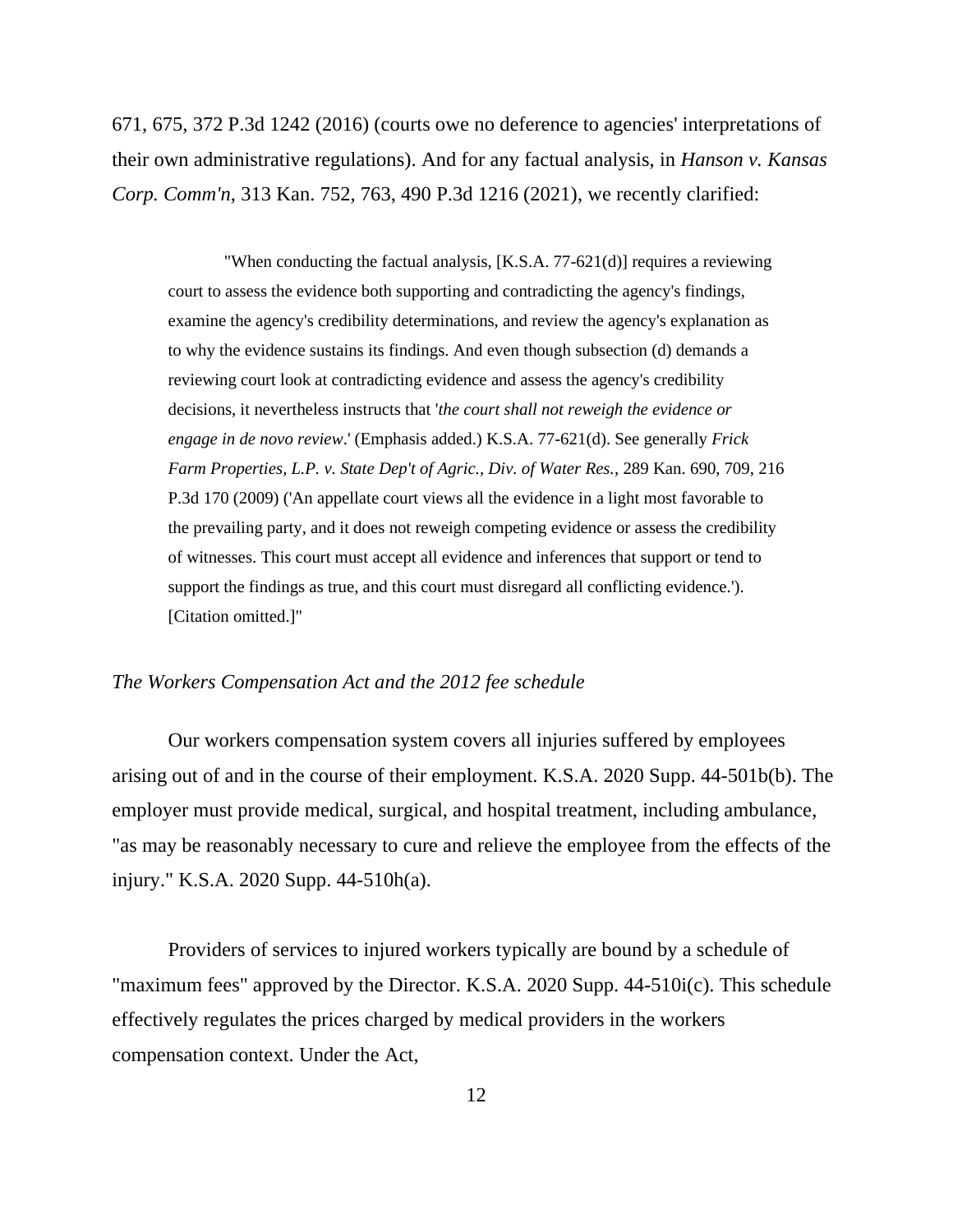"Any health care provider, nurse, physical therapist, any entity providing medical, physical or vocational rehabilitation services or providing reeducation or training pursuant to K.S.A. 44-510g, and amendments thereto, medical supply establishment, surgical supply establishment, ambulance service or hospital which accept the terms of the workers compensation act by providing services or material thereunder *shall be bound by the fees approved by the director* and no injured employee or dependent of a deceased employee shall be liable for any charges above the amounts approved by the director." (Emphasis added.) K.S.A. 2020 Supp. 44-510j(h).

In tasking the Director with creating the fee schedule, state law gives guidance. The schedule must be

"reasonable, shall promote health care cost containment and efficiency with respect to the workers compensation health care delivery system, and shall be sufficient to ensure availability of such reasonably necessary treatment, care and attendance to each injured employee to cure and relieve the employee from the effects of the injury." K.S.A. 2020 Supp. 44-510i(c)(1).

## K.S.A. 2020 Supp.  $44-510i(c)(2)$  and (3) further provide:

"(2) In every case, all fees, transportation costs, charges under this section and all costs and charges for medical records and testimony shall be subject to approval by the director and shall be limited to such as are *fair, reasonable and necessary*. The schedule of maximum fees shall be revised as necessary at least every two years by the director to assure that the schedule is current, reasonable and fair.

"(3) Any contract or any billing or charge which any health care provider, vocational rehabilitation service provider, hospital, person or institution enters into with or makes to any patient for services rendered in connection with injuries covered by the workers compensation act or the fee schedule adopted under this section, which is or may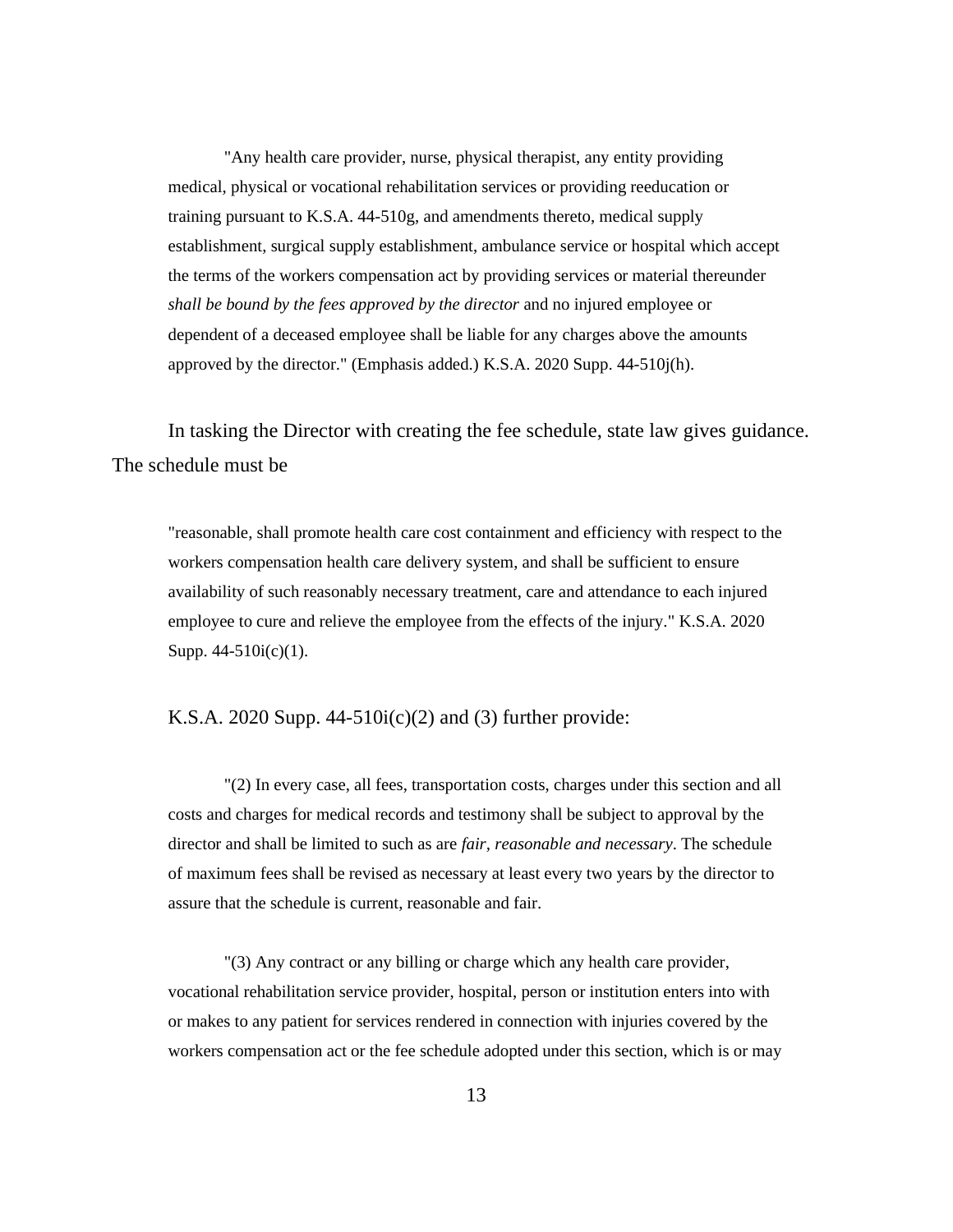be in excess of or not in accordance with such act or fee schedule, is unlawful, void and unenforceable as a debt." (Emphasis added.)

If a dispute arises about the fees for services, the parties resolve their differences using a statutory procedure. See K.S.A. 2020 Supp. 44-510j. A claim must be filed with the Division of Workers Compensation, and the Director holds an informal hearing. K.S.A. 2020 Supp. 44-510j(a)(1), (c). At this stage, the Director tries to facilitate settlement. See K.S.A. 2020 Supp. 44-510j(c). If that fails, the Director schedules a formal hearing to decide whether the provider has made excessive charges or provided unjustified treatment. K.S.A. 2020 Supp. 44-510j(d). A party unsatisfied with the hearing process can seek review from the Workers Compensation Appeals Board. See K.S.A. 2020 Supp. 44-551(l)(1). If the dispute continues, a party can seek judicial review of the Board's decision. K.S.A. 2020 Supp. 44-556(a).

K.S.A. 2020 Supp. 44-510j(h) provides that no collection action can be filed in any court by a health care provider or other provider of services for payment until after final adjudication of the underlying workers compensation case. But the statute does not prohibit civil actions before the fee dispute is resolved in so many words.

The Act also does not specifically mention air ambulance services, although the 2012 fee schedule addressed them. It states: "GENERAL: Reimbursement for ambulance services (ground only) will be limited to the emergency medical service's billed charge, less 10%. Air ambulance services will be limited to usual and customary charges as per 49 U.S.C., Section 41713(b) of the Federal Aviation Act."

As mentioned, the schedule does not define the phrase "usual and customary charges." Nor does the referenced federal statute, which provides,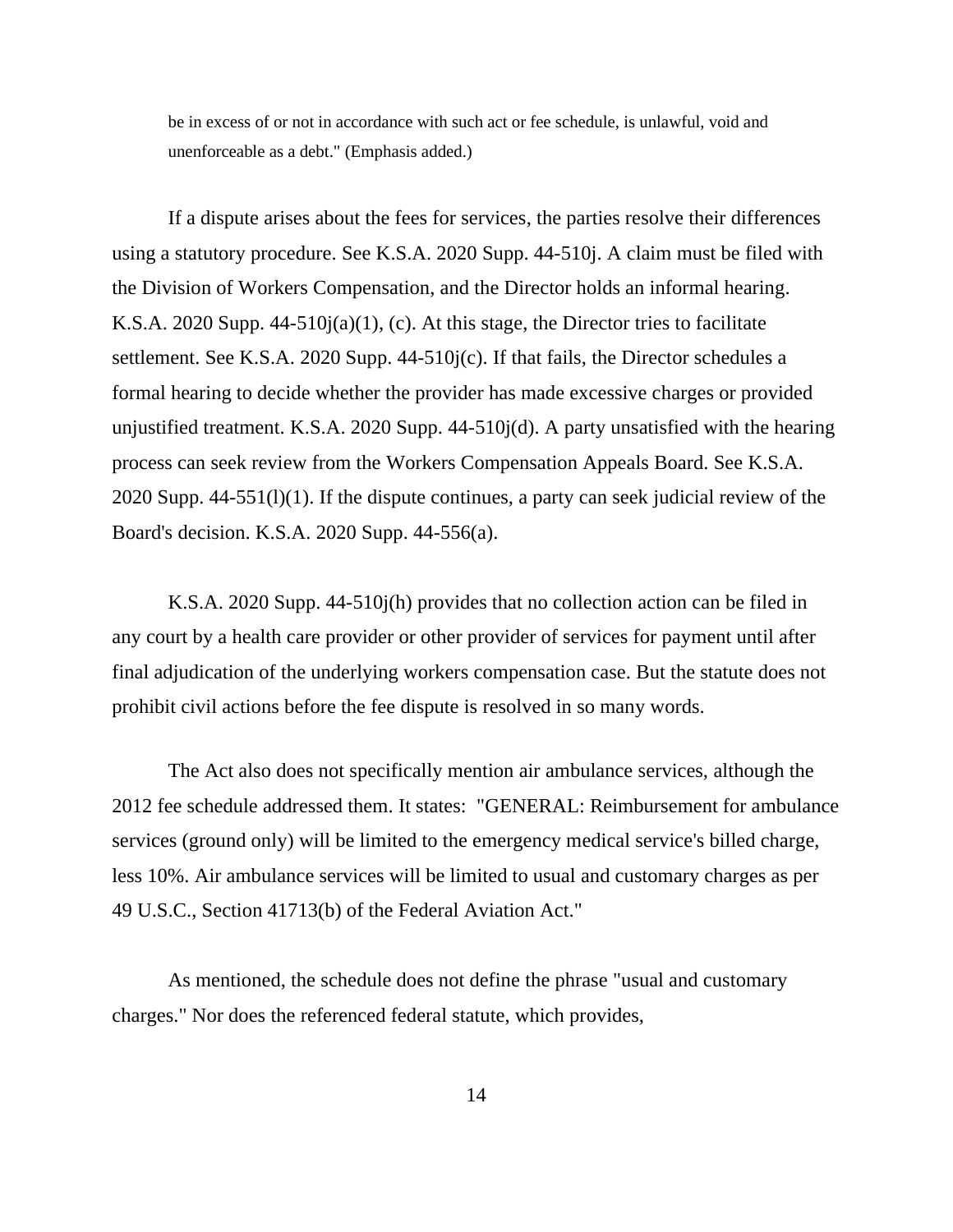"(b) Preemption.--(1) Except as provided in this subsection, a State, political subdivision of a State, or political authority of at least 2 States may not enact or enforce a law, regulation, or other provision having the force and effect of law related to a price, route, or service of an air carrier that may provide air transportation under this subpart." 49 U.S.C. § 41713.

The 2012 fee schedule for air ambulance services differs from those that came before it. Its immediate predecessor from 2011 read: "Reimbursement for ambulance services (ground only) will be limited to the emergency medical service's billed charge, less 15%. Air ambulance services will be limited to *billed charges* as per 49 U.S.C., Section 41713(b) of the Federal Aviation Act." (Emphasis added.) Kansas Workers Compensation Division, 2011 Schedule of Medical Fees, 164 (available at https://www.dol.ks.gov/documents/20121/101805/med\_fees\_2011.pdf/51bf29f7-f6a3- 68b0-117e-5c2f7c6b3c78?t=1614320837095). And the 2010 fee schedule limited "ambulance services (both ground and air transportation) . . . to 125% of the ambulance fee(s) as listed and/or defined *in the 2009 Medicare Ambulance Fee Schedule*." (Emphasis added.) Kansas Workers Compensation Division, 2010 Schedule of Medical Fees, 167 (available at https://www.dol.ks.gov/documents/20121/101805/med\_fees\_2010.pdf/f9ba1afd-c48e-69fa-d402-6cd241297af1?t=1614320837095).

Parenthetically, we note the fee schedules from 2014 forward establish a different reimbursement measurement for air ambulance fees than the 2012 schedule. See Kansas Workers Compensation Division, 2019 Schedule of Medical Fees, 376 (available at https://www.dol.ks.gov/documents/20121/101805/2019-schedule-of-medicalfees.pdf/5a17b3d2-4e3b-56f2-d9e1-7dbe8e75912a?t=1614320837097) ("Reimbursement for air ambulance services are limited to the amount most commonly charged for the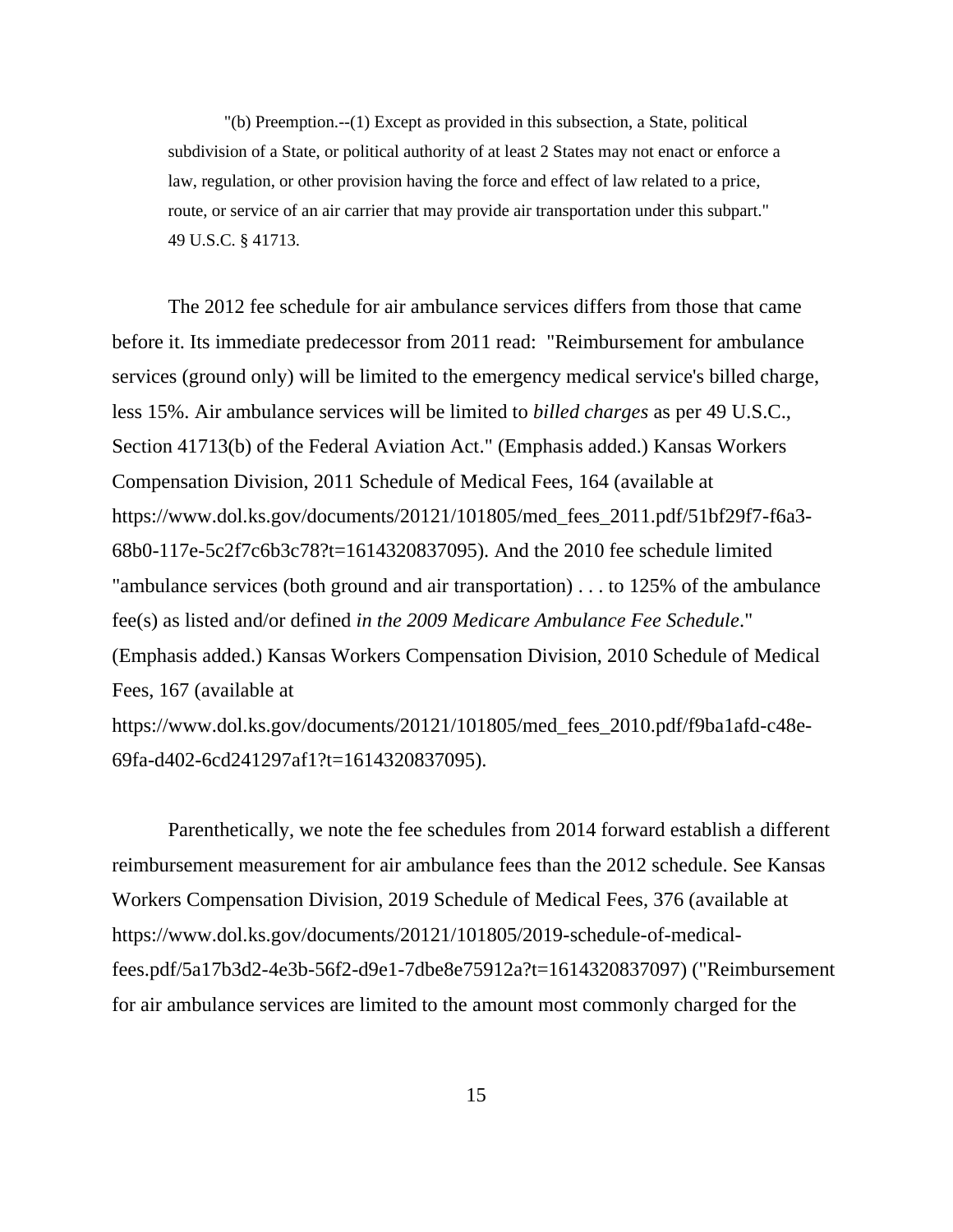same or similar services in a given area . . . ."). The meaning and validity of those provisions are not before us.

#### *The federal Airline Deregulation Act of 1978 and its preemptive effect*

Congress revamped the economic regulation of interstate airline rates, routes, and services in 1978. It enacted the ADA "to encourage, develop, and attain an air transportation system which relies on competitive market forces to determine the quality, variety, and price of air services." Pub. L. No. 95-504, 92 Stat. 1705, 1705 (1978). To ensure states and their political subdivisions do not disrupt these goals, Congress passed what became 49 U.S.C. § 41713(b)(1), which is the preemption provision argued here. For purposes of this federal statute, the ADA defines "air carrier" as "a citizen of the United States undertaking by any means, directly or indirectly, to provide air transportation." 49 U.S.C. § 40102(a)(2) (2018).

No one disputes 49 U.S.C. § 41713(b) covers EagleMed and its air ambulance services. See *Cox*, 868 F.3d at 904 (holding air ambulances included within broad language of the ADA). But as the Tenth Circuit observed, "There is certainly some persuasive force to the . . . argument that federal preemption of state regulations in this field is not serving the congressional purpose of 'further[ing] efficiency, innovation, and low prices' that was a motivating force behind the Airline Deregulation Act." 868 F.3d at 903 (quoting *Morales v. Trans World Airlines*, 504 U.S. 374, 378, 112 S. Ct. 2031, 119 L. Ed. 2d 157 [1992]).

To be sure, the ADA preemption provision's intersection with the 2012 fee schedule implicates a constitutional question. The Supremacy Clause of the United States Constitution establishes that federal law is "the supreme Law of the Land," so any state laws interfering with or contrary to federal law are invalid. U.S. Const. art. VI, cl. 2;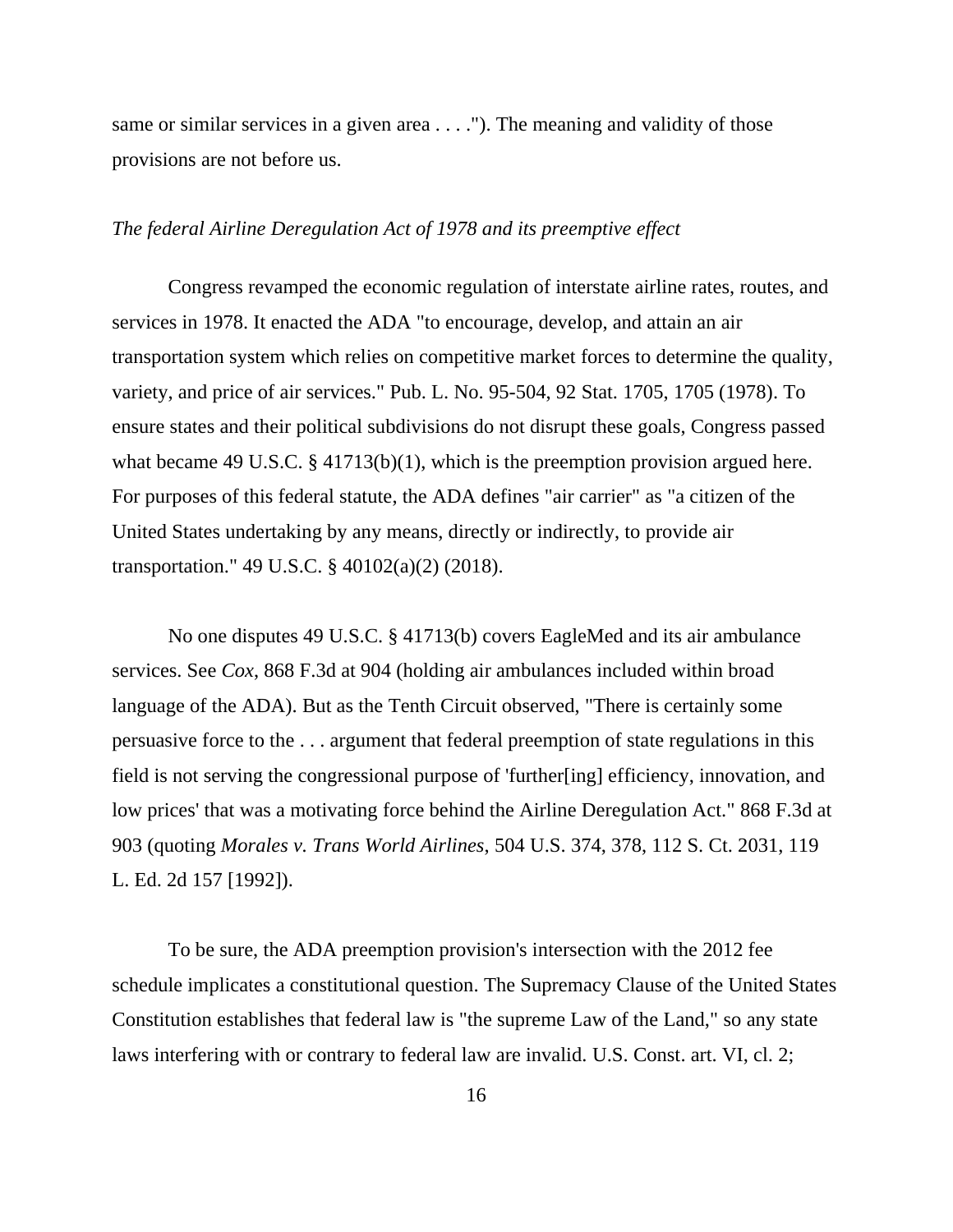*Board of Miami County Comm'rs v. Kanza Rail-Trails Conservancy, Inc.*, 292 Kan. 285, 294, 255 P.3d 1186 (2011). If the fee schedule is interpreted in a way that interferes with or conflicts with the ADA's preemption of state laws relating to the price, route, or service of an air carrier, then it cannot be enforced against EagleMed. See *Cox*, 868 F.3d 893. The United States Supreme Court has construed the "relating to" phrase in the ADA to "express a broad pre-emptive purpose." *Morales*, 504 U.S. at 383. A state law claim is preempted if it "has 'a connection with, or reference to, airline' prices, routes, or services." *Northwest, Inc. v. Ginsberg*, 572 U.S. 273, 284, 134 S. Ct. 1422, 188 L. Ed. 2d 538 (2014). Preemption reaches more than just provisions "actually prescribing rates, routes, or services." *Morales*, 504 U.S. at 385. It also applies to provisions that have a "significant effect" on them. 504 U.S. at 388.

But the ADA's preemption of state law claims connected to airline pricing does not broadly prohibit air carriers' claims for reimbursement from being litigated in state forums. See *American Airlines v. Wolens*, 513 U.S. 219, 232-35, 115 S. Ct. 817, 130 L. Ed. 2d 715 (1995) (holding preemption did not bar breach of contract action filed against airline in state court over subject matter related to airline's price or services); *Cox*, 868 F.3d at 906-07 (holding state law would determine how officials would administer workers compensation program given preemption of substantive limits on air ambulance rates); *Texas Mutual Insurance Co. v. PHI Air Medical LLC*, 610 S.W.3d 839, 855 (Tex. 2020) (holding state workers compensation scheme's "fair and reasonable reimbursement standard" was not preempted as applied to air ambulance because record did not show standard affected prices), *cert. denied* 141 S. Ct. 2565 (2021). But see *PHI Air Medical, LLC v. Corizon, Inc.*, 628 S.W.3d 460, 471 (Tenn. App. 2021) (holding air ambulance provider's unjust enrichment claim against health care contractor responsible for injured prisoner who received services was preempted by ADA).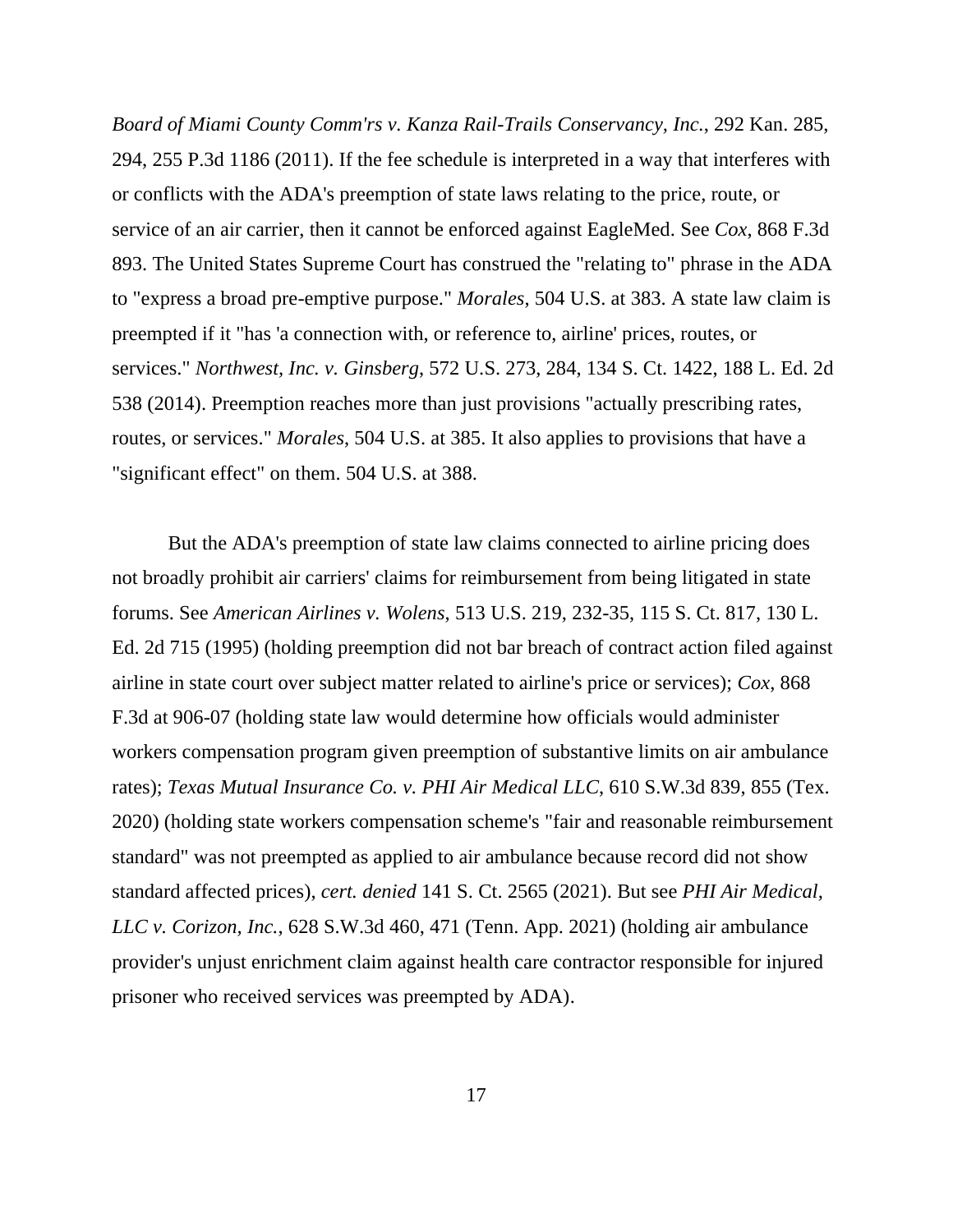So as a general proposition, nothing in the ADA prohibits our Legislature from requiring a fee dispute to be litigated first within the administrative framework—though if the fee schedule is preempted the question may arise whether the Legislature would have still intended the fee dispute framework to apply. See *Air Methods/Rocky Mountain Holdings, LLC v. State ex rel. Department of Workforce Services, Workers' Compensation Division*, 432 P.3d 476, 486-87 (Wyo. 2018) (addressing whether preempted limit on air ambulance reimbursement rate was severable from remainder of workers' compensation law requiring State to pay billed charges). This puts our focus today on two questions: Does applying the 2012 fee schedule within our state law framework necessarily amount to enforcing a law related to a price of an air carrier, as the panel held? And if not, must the agency's order be affirmed?

## *Reconciling the 2012 fee schedule with federal law*

"The ADA's preemption clause . . . read together with the [Federal Aviation Act's] saving clause, ['preserving "the remedies now existing at common law or by statute"'], stops States from imposing their own substantive standards with respect to rates, routes, or services . . . ." *Wolens*, 513 U.S. at 232. The fee schedule will be preempted if it expressly references air carrier prices and establishes binding requirements. See *Texas Mut. Ins. Co.*, 610 S.W.3d at 848.

But here, neither is present. An answer to our first question as to whether the 2012 fee schedule crosses over into forbidden territory cannot be reached until the schedule applies to a given case. So this controversy cries out for adherence to the schedule's terms—administrative fact-finding on whether EagleMed's billings seek to recoup "usual and customary charges" in accordance with federal law. And there is nothing in the record establishing that simply engaging in this fact-finding would either directly impose a substantive standard with respect to EagleMed's "rates, routes, or services" or otherwise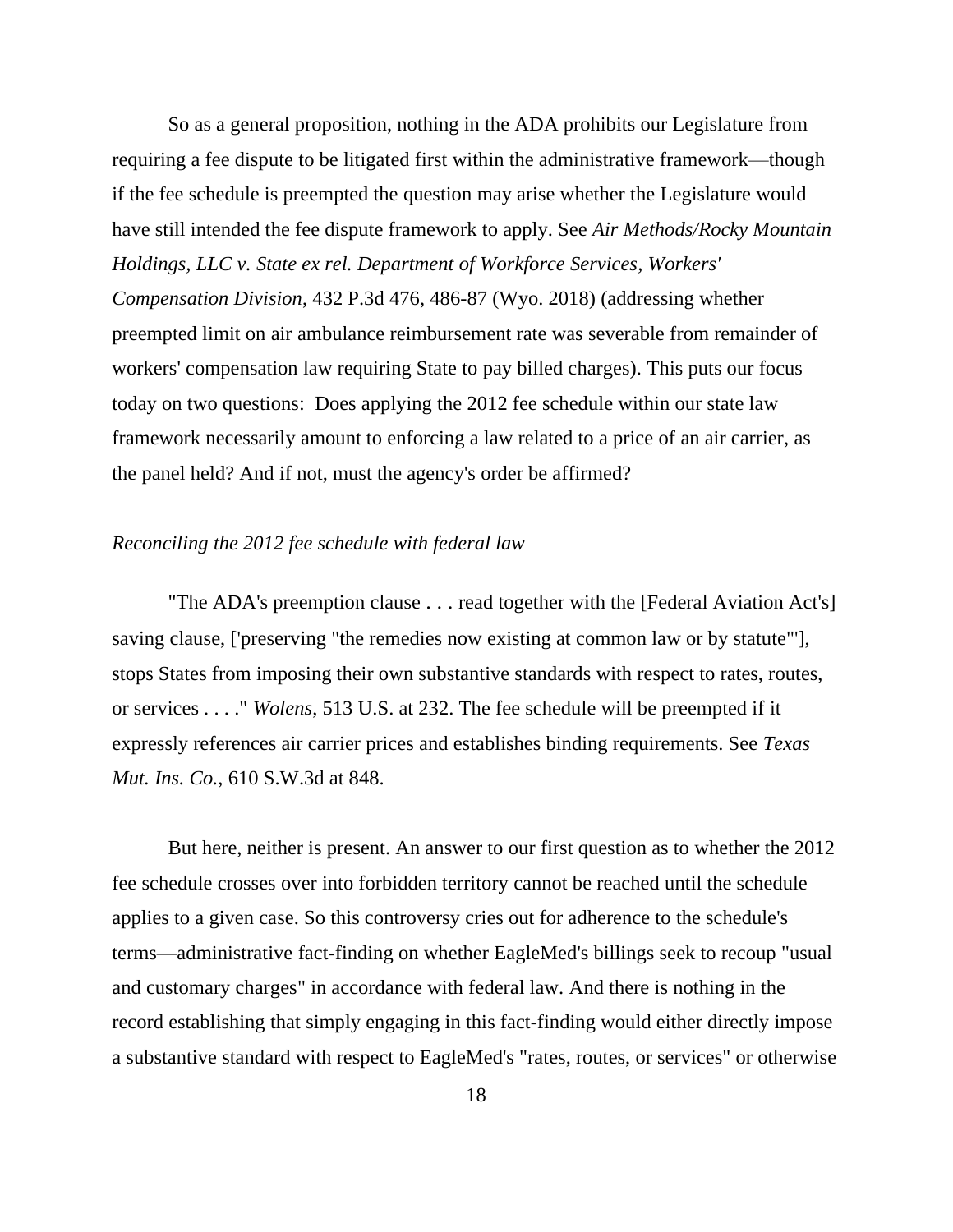have any "significant effect" on them to trigger preemption. See *Morales*, 504 U.S. at 385, 388. In our view, this vacuum makes the preemption discussion an exercise in speculation. Yet both the Board and the panel premised their rationales on accepting preemption of the schedule as a foregone conclusion and, in doing so, ended up at opposite ends of the spectrum.

For example, the Board came to its conclusion without considering the 2012 textual revision to the fee schedule that substituted "usual and customary charges" for the 2011 schedule's prior reference to "billed charges." Its result effectively construed the fee schedule as a rubber stamp of approval for the air carrier's billed charges instead of examining what would have been "usual and customary charges." *EagleMed, LLC*, 2016 WL 4067804, at  $*4$ . In this respect, the Board erred because a change in text such as this necessarily signals an analytical shift in the criteria to be used for this administrative decision making. See *Board of Sedgwick County Comm'rs v. Action Rent To Own, Inc.*, 266 Kan. 293, 304, 969 P.2d 844 (1998) ("When the legislature revises an existing law, it is presumed that the legislature intended to change the law as it existed prior to the amendment."); cf. *State ex rel. Morrison v. Oshman Sporting Goods Co. Kansas*, 275 Kan. 763, 773, 69 P.3d 1087 (2003) ("'[W]hen a statute is ambiguous, amendment of the statute may indicate a legislative purpose to clarify the ambiguities in the statute rather than to change the law.'").

Similarly, the Court of Appeals panel created its own preemption problems by grafting generic statutory definitions from the Workers Compensation Act onto the 2012 schedule—even though the schedule itself expressly references the ADA as its guidepost. See *EagleMed, LLC v. Travelers Ins.*, 56 Kan. App. 2d 79, 88, 424 P.3d 532 (2018) (noting "[t]he Kansas Workers Compensation Act does define the terms 'usual charge' and 'customary charge'"; holding "allowing the Director" to employ the statutory definitions to the instant case "would entangle him in the very type of matters related to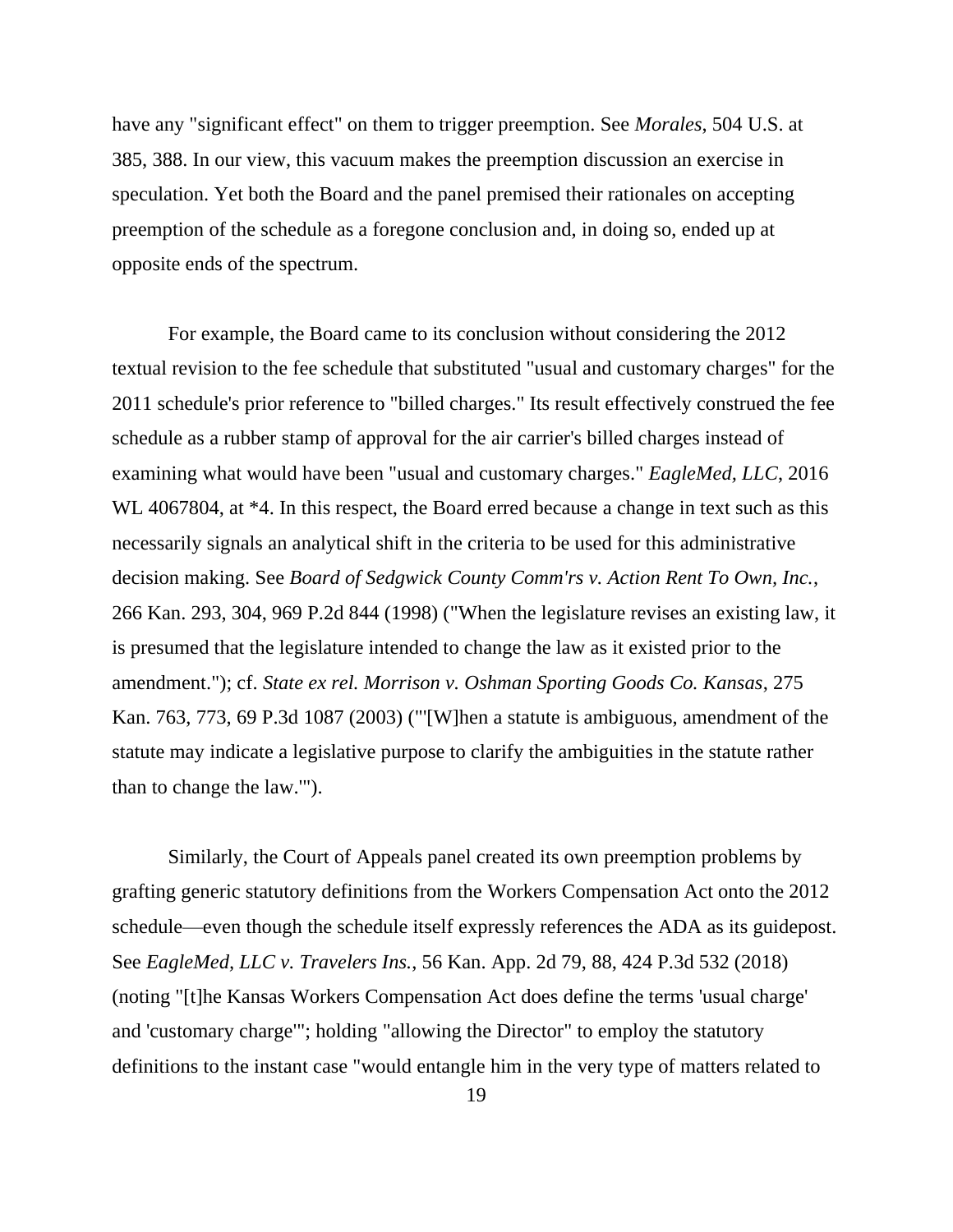the prices of air carriers that Congress intended to preempt"). And since the 2012 fee schedule refers only to the ADA, there is no reason to associate "usual and customary charges" with any state law definitions under K.S.A. 2020 Supp. 44-508(s) (defining "usual charge" as "the amount most commonly charged by healthcare providers for the same or similar services") and K.S.A. 2020 Supp. 44-508(t) (defining "customary charge" as the "usual rates or range of fees charged by healthcare providers in a given locale or area") or the general state law directive to set "fair, reasonable and necessary" fees under K.S.A. 2020 Supp. 44-510i(c)(2). A better view would be to see the schedule's linkage to the ADA as evidence of the Director's intent to avoid any construction that might create a preemption problem. The panel did just the opposite.

Finally, the textual revisions preceding the 2012 change belie Travelers' insistence that the federal Medicare schedule somehow can still play a role in this analysis. The 2011 change expressly removed Medicare references from the schedule, yet Travelers would have the Board and the courts ignore that history and plain language. We agree with the panel that Medicare reimbursement rates are inapplicable to what is called for by the 2012 schedule, although we base our conclusion on the schedule's historical development and not the preemption principles relied on by the panel. See *EagleMed*, 56 Kan. App. 2d at 89.

#### **CONCLUSION**

We need not precisely construe the term "usual and customary" or decide any preemption question without first having the Board's administrative fact-finding about EagleMed's billed charges and its application of the facts to the 2012 fee schedule. But we do hold the 2012 fee schedule requires billings for air ambulance services to be supportable by evidence that the charges are usual and customary. The Board's decision requiring Travelers to pay the billed amounts must be reversed because the decision is not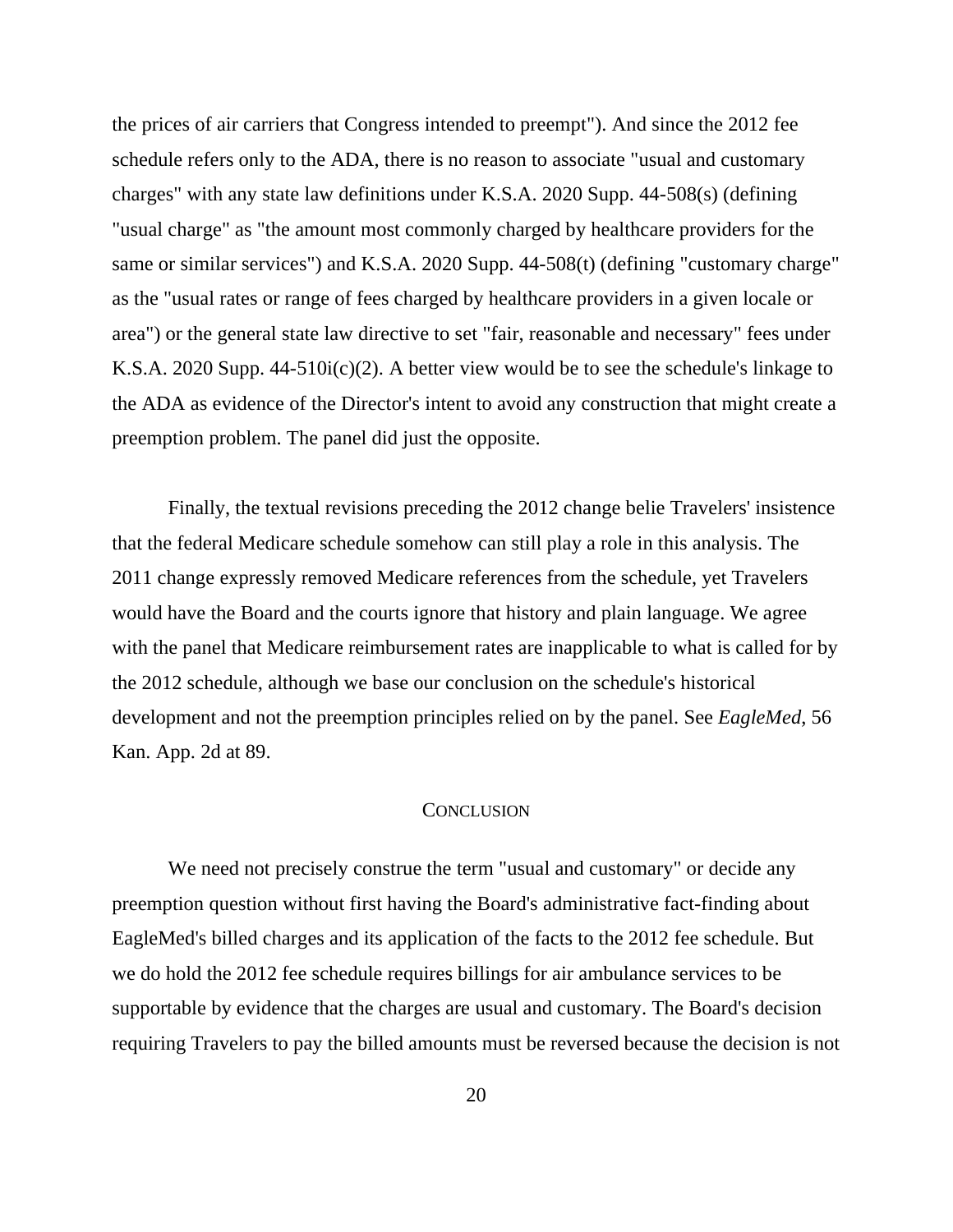supported by substantial competent evidence in light of the record as a whole. See K.S.A. 77-621(c)(7), (d); *Estate of Graber v. Dillon Companies*, 309 Kan. 509, 513, 439 P.3d 291 (2019); *Pener v. King*, 305 Kan. 1199, 1205, 391 P.3d 27 (2017). The evidentiary record contains nothing showing these charges meet any permutation of the "usual and customary" standard.

On remand, it will be necessary for the Board to provide guidance to the parties as to the evidence expected for the Board to make its determinations. In other words, the Board will need to tell the parties whether defining "usual and customary charges" can be done only as EagleMed suggests through the air carrier's sole perspective, or whether there is an alternative that better reflects both federal law and the statutory purposes for our workers compensation system.

Judgment of the Court of Appeals is affirmed in part and reversed in part. Decision of the Workers Compensation Board is reversed, and the case is remanded with directions.

WALL AND STANDRIDGE, JJ., not participating. PATRICK D. MCANANY, Senior Judge, assigned.<sup>1</sup> MICHAEL J. MALONE, District Judge Retired, assigned.<sup>2</sup>

<sup>1</sup>**REPORTER'S NOTE:** Senior Judge McAnany was appointed to hear case No. 117,903 vice Justice Wall under the authority vested in the Supreme Court by K.S.A. 20- 2616.

<sup>2</sup>**REPORTER'S NOTE:** Retired District Judge Malone was appointed to hear case No. 117,903 vice Justice Standridge under the authority vested in the Supreme Court by K.S.A. 20-2616.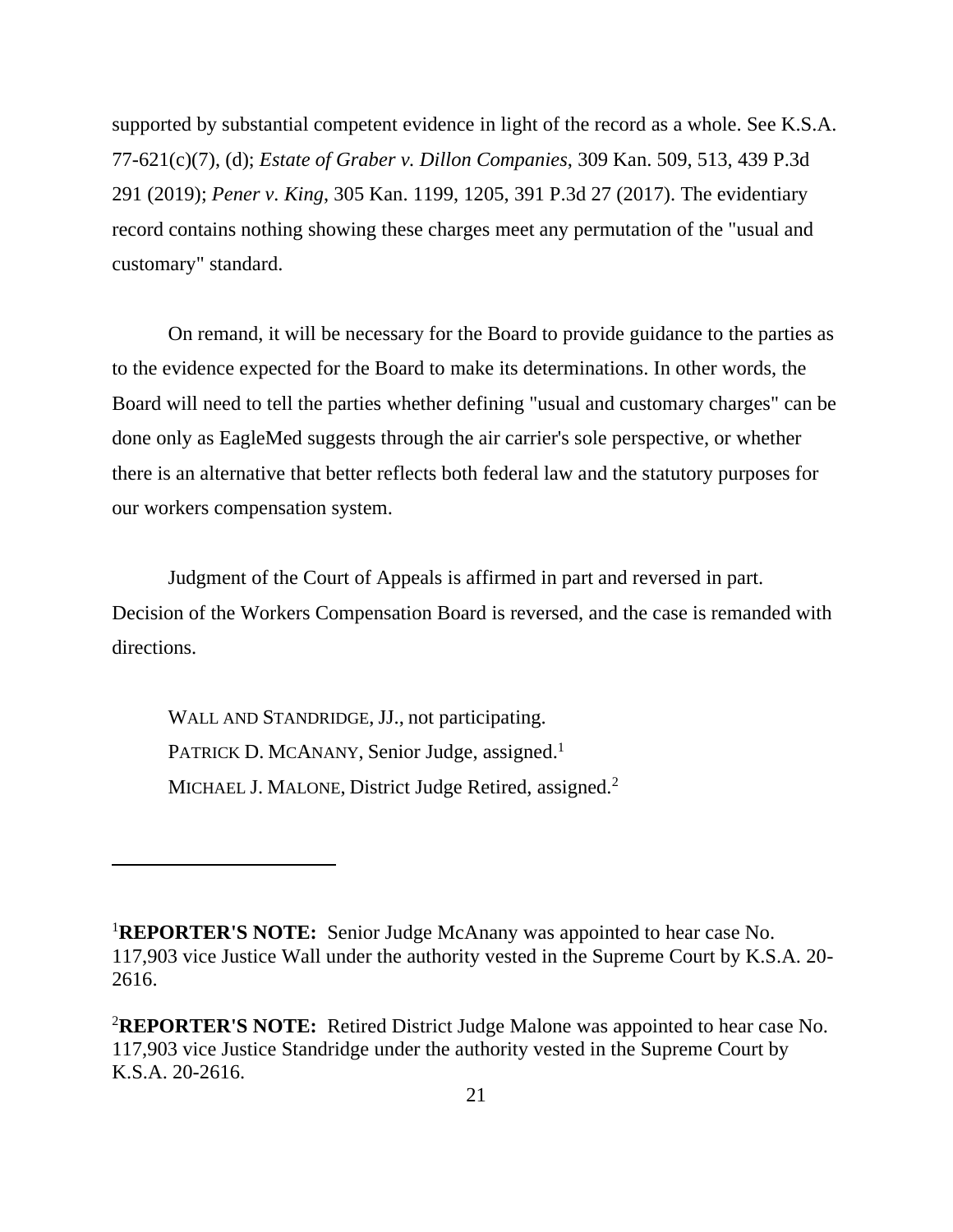STEGALL, J., concurring in part and dissenting in part: The majority has decided to extend the "tortuous path" of this case into even darker and more tangled thickets by remanding it to the Board for fact-finding on whether EagleMed's disputed bill constitutes a "usual and customary charge" for the air ambulance services rendered. *EagleMed, LLC v. Travelers Insurance*, 315 Kan. \_\_\_, \_\_\_, \_\_\_ P.3d \_\_\_ (2022), slip op. at 3. But of course, as the majority acknowledges, such fact-finding cannot include a review or adjudication of EagleMed's "rates, routes, or services." Because to do so would trigger federal preemption of the 2012 Fee Schedule. *EagleMed, LLC*, 315 Kan. at \_\_\_, slip op. at 18-19.

I certainly wish the Board and its lawyers well in their forthcoming efforts to understand and solve the impossible puzzle the majority has set for them. Perhaps they will succeed where I have failed. The only possible alternative construction of the operative phrase "usual and customary charges" I can imagine is that the Board is to inquire of EagleMed whether this bill is consistent with what EagleMed charges (or would charge) other similarly situated customers for the same service. I suppose this would protect against discriminatory pricing practices by EagleMed, but that has never been an issue in this case and no party has ever accused EagleMed of violating *its own internal pricing schedule*.

Indeed, this interpretation of the phrase "usual and customary charges" would render the 2012 Fee Schedule a nullity. It would not have the effect of "scheduling" "fees" at all. At most, it would have the effect of implicitly requiring every air ambulance service provider to create *its own fee schedule* made up of whatever prices it wants to charge to similarly situated customers, so long as the provider sticks to it in a nondiscriminatory fashion.

22

\* \* \*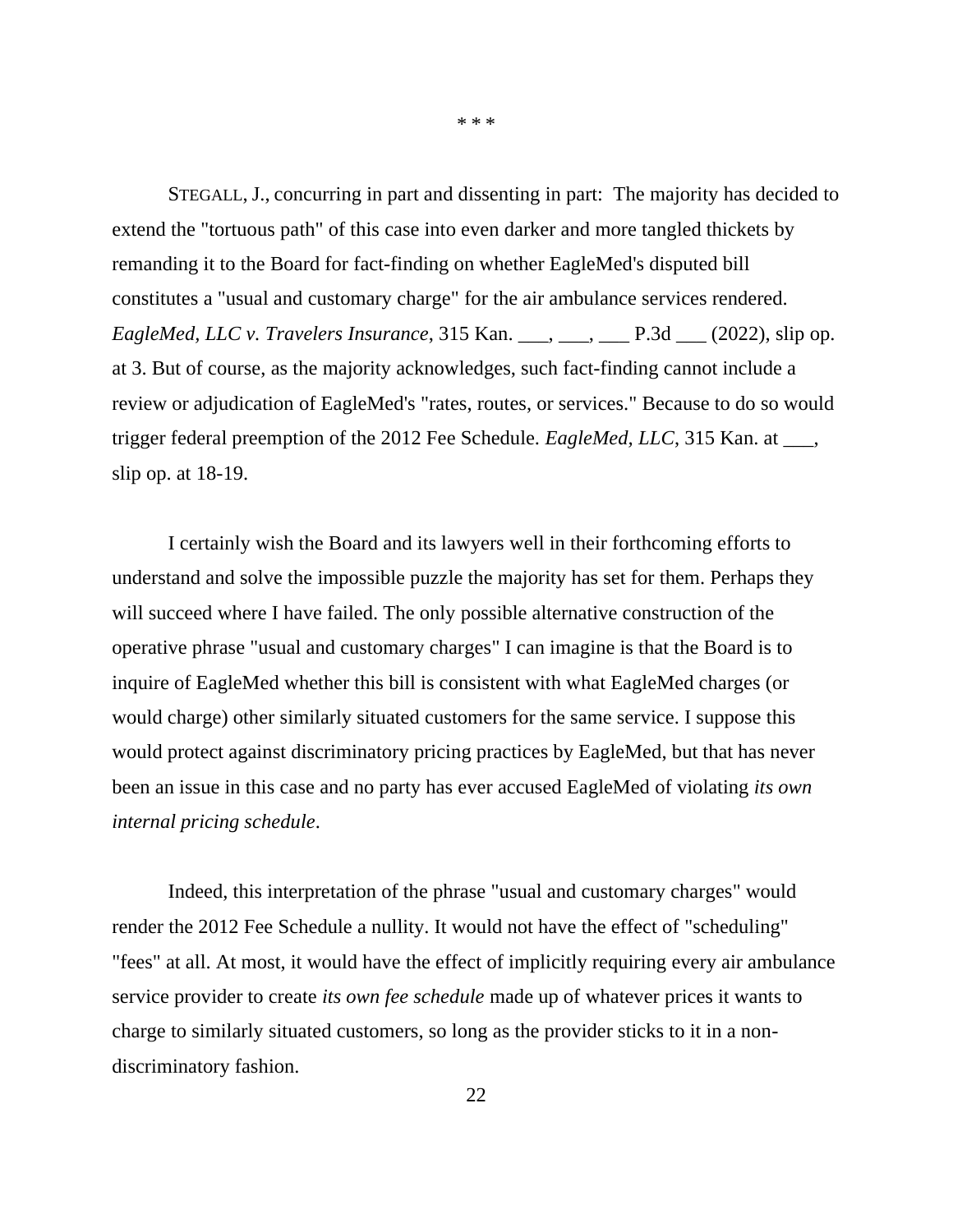To explain it like this is to demonstrate its absurdity. This is plainly *not* what the phrase "usual and customary charges" means within a "fee schedule" that is designed to facilitate the resolution of "fee disputes." In my view, the Court of Appeals properly analyzed and interpreted the phrase within the fee schedule. "Usual and customary" is a legal term of art and its meaning is widely known and well understood. See Plitt, et al., Couch on Insurance, § 180:10 Regular and customary charges (3d ed. 2021) ("The typical medical policy provides for payment of a service provider's 'regular and customary charges,' or equivalent phrase. . . . Such provisions serve the purpose of controlling costs by limiting reimbursement for medical treatment to what is generally paid for like services in the surrounding community."); Best, Life and Health Insurance Law, § 18.7 Regular and Customary Charges: Meaning (2021) ("The phrase 'usual and customary charges' seems relatively easy to apply to hospital charges, since both the services and the charges tend to be uniform and standardized. The charges should be the same as those charged other persons.").

Such a definition is, in fact, embedded in the Kansas Workers Compensation Act itself, as the Court of Appeals observed. See K.S.A. 2020 Supp. 44-508(s) (defining "usual charge" as "the amount most commonly charged by healthcare providers for the same or similar services"); K.S.A. 2020 Supp. 44-508(t) (defining "customary charge" as the "usual rates or range of fees charged by healthcare providers in a given locale or area").

This meaning—"usual and customary" as a reference to local market pricing practices across the industry—is without a doubt what was intended by the drafters of the 2012 Fee Schedule. But such a definition triggers federal preemption—as everyone including the majority recognizes. And this is the one outcome the majority is determined